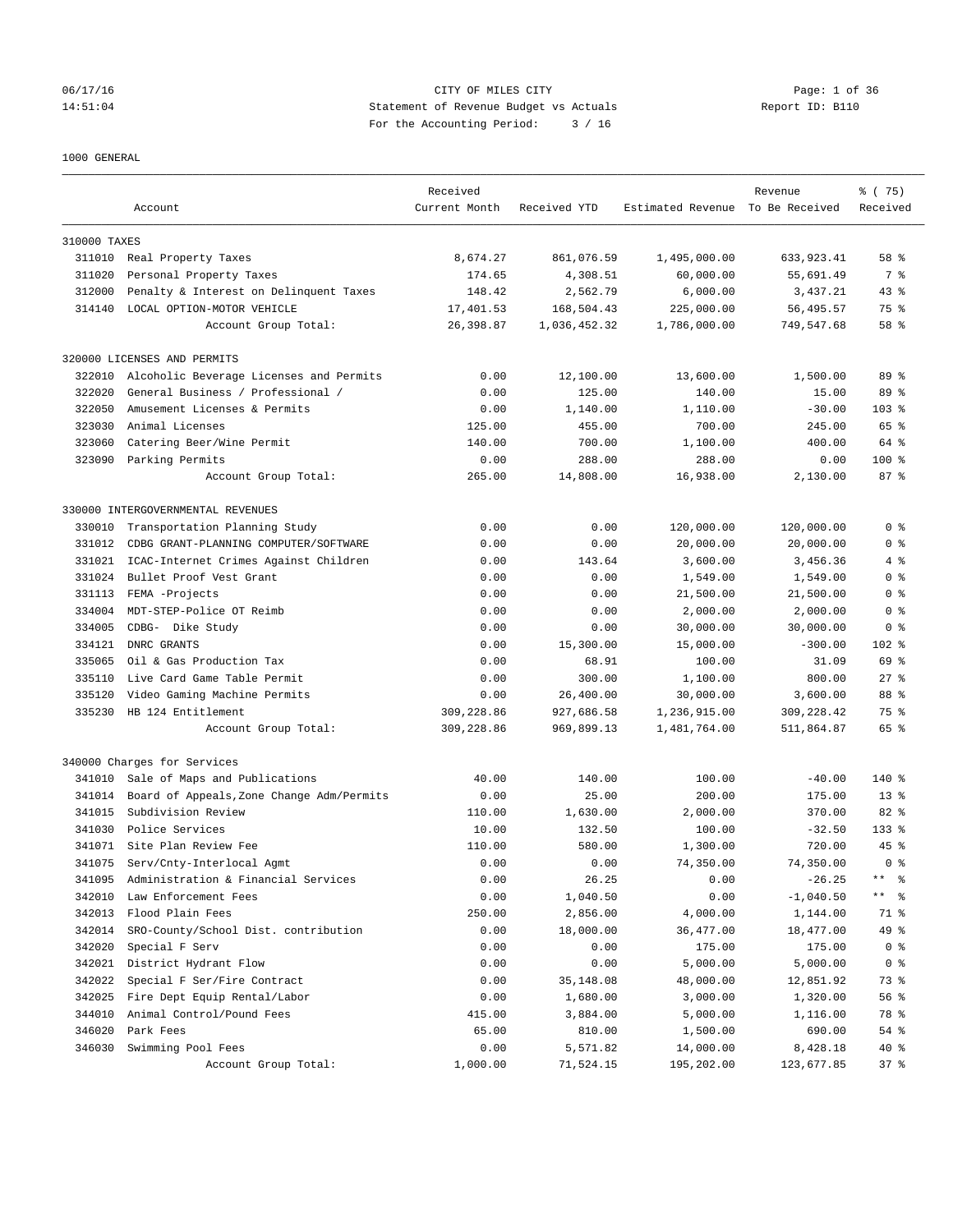# 06/17/16 CITY OF MILES CITY Page: 2 of 36 14:51:04 Statement of Revenue Budget vs Actuals Report ID: B110 For the Accounting Period: 3 / 16

1000 GENERAL

|        |                                   | Received      |              |                   | Revenue        | 8 (75)                       |
|--------|-----------------------------------|---------------|--------------|-------------------|----------------|------------------------------|
|        | Account                           | Current Month | Received YTD | Estimated Revenue | To Be Received | Received                     |
|        | 350000 FINES AND FORFEITURES      |               |              |                   |                |                              |
| 351030 | Fines/Surcharges/etc              | 20,578.17     | 149,498.40   | 200,000.00        | 50,501.60      | 75 %                         |
| 351031 | Adm Fees (Court)                  | 1,636.50      | 14,638.00    | 25,000.00         | 10,362.00      | 59 %                         |
| 351035 | Animal Control Court Revenue      | 560.00        | 5,553.00     | 7,500.00          | 1,947.00       | 74 %                         |
|        | Account Group Total:              | 22,774.67     | 169,689.40   | 232,500.00        | 62,810.60      | 73.8                         |
|        | 360000 MISCELLANEOUS REVENUE      |               |              |                   |                |                              |
| 361005 | MidRivers Franchise Fees          | 0.00          | 74,300.54    | 95,000.00         | 20,699.46      | 78 %                         |
| 361010 | Land Rental                       | 0.00          | 32,262.66    | 32,000.00         | $-262.66$      | $101$ %                      |
| 361020 | Building Rentals                  | 1,349.99      | 12,149.91    | 16,100.00         | 3,950.09       | 75 %                         |
| 362020 | MISC REVENUE                      | 1,250.43      | 20,861.30    | 4,000.00          | $-16,861.30$   | $522$ $%$                    |
| 362022 | Health Ins-MMIA Emp Benefits Prog | $-6, 468.24$  | 3,823.42     | 0.00              | $-3,823.42$    | $***$ $ -$                   |
| 365000 | Contributions and Donations       | 1,900.00      | 1,925.00     | 1,000.00          | $-925.00$      | $193$ $%$                    |
| 365012 | Swimming Lessions                 | 0.00          | 420.00       | 0.00              | $-420.00$      | $\star$ $\star$<br>ႜ         |
| 365013 | Shop With A Cop                   | 0.00          | 6,170.00     | 5,000.00          | $-1, 170.00$   | $123$ %                      |
| 365014 | Denton Field Project/2015         | 43.66         | 11,378.73    | 0.00              | $-11, 378.73$  | $\star\star$<br>- 옹          |
| 365015 | Florence Stacy Foundation         | 100.00        | 8,729.65     | 0.00              | $-8,729.65$    | $\star\star$<br>- 응          |
| 365040 | DONATIONS-FIRE/AMB                | 350.00        | 350.00       | 0.00              | $-350.00$      | $\star$ $\star$<br>$\approx$ |
| 366040 | Misc.-BHS                         | 0.00          | 0.00         | 800.00            | 800.00         | 0 <sup>8</sup>               |
| 366050 | Sale of Junk/Salvage-PD cars      | 0.00          | 2,885.00     | 1,000.00          | $-1,885.00$    | $289$ $%$                    |
| 367000 | Sale of Junk or Salvage           | 0.00          | 1,100.00     | 0.00              | $-1,100.00$    | ** *                         |
|        | Account Group Total:              | $-1, 474.16$  | 176,356.21   | 154,900.00        | $-21, 456.21$  | $114$ %                      |
|        | 370000 INVESTMENT EARNINGS        |               |              |                   |                |                              |
|        | 371010 Investment Earnings        | 0.00          | 0.00         | 1,600.00          | 1,600.00       | 0 <sup>8</sup>               |
|        | Account Group Total:              | 0.00          | 0.00         | 1,600.00          | 1,600.00       | 0 <sup>8</sup>               |
|        | 380000 OTHER FINANCING SOURCES    |               |              |                   |                |                              |
| 383000 | Interfund Operating Transfer      | 48,208.01     | 348,258.99   | 562,194.00        | 213,935.01     | $62$ $%$                     |
|        | Account Group Total:              | 48,208.01     | 348,258.99   | 562,194.00        | 213,935.01     | 62 %                         |
|        | Total:<br>Fund                    | 406, 401.25   | 2,786,988.20 | 4,431,098.00      | 1,644,109.80   | $63$ $%$                     |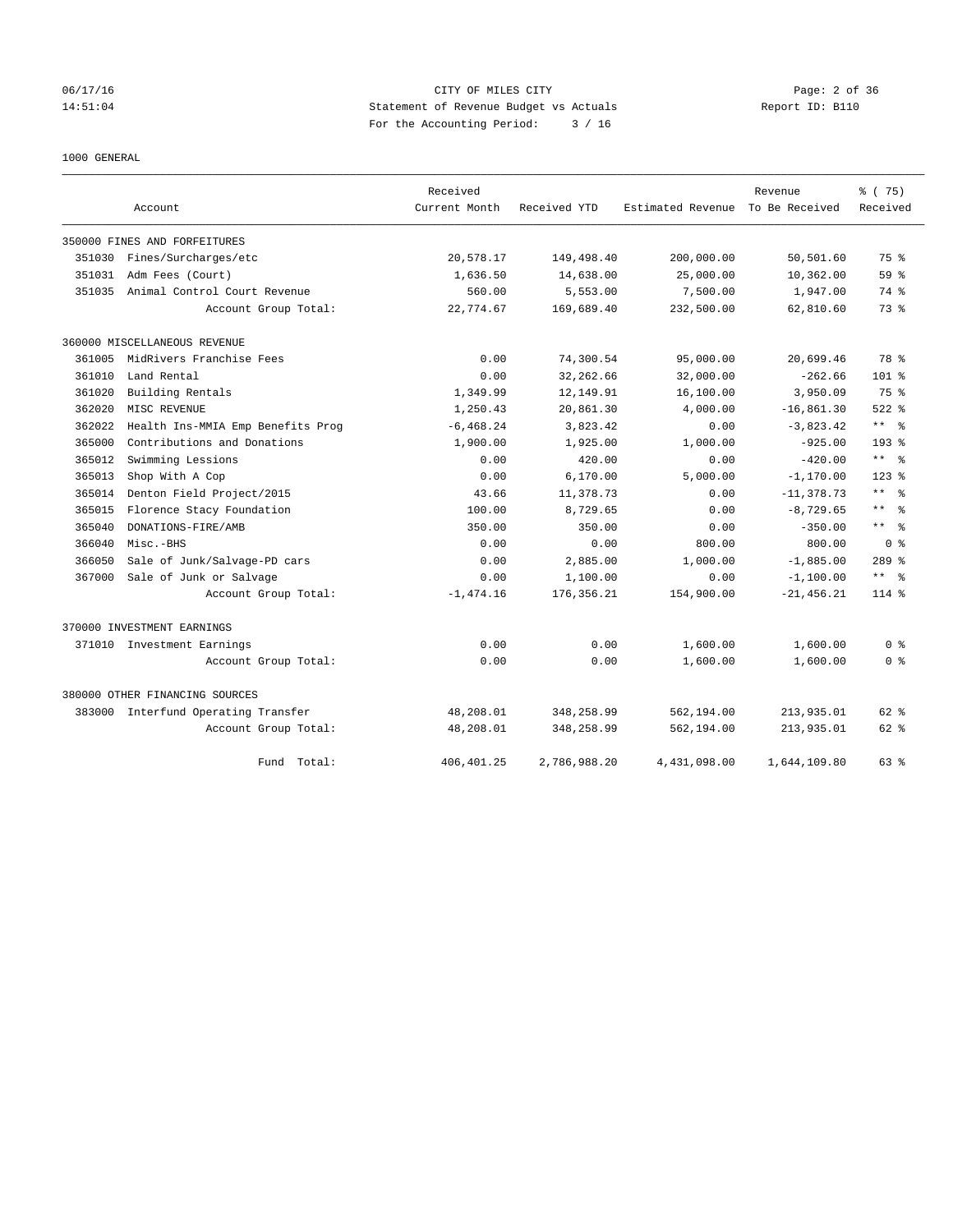# 06/17/16 CITY OF MILES CITY Page: 3 of 36 14:51:04 Statement of Revenue Budget vs Actuals Report ID: B110 For the Accounting Period: 3 / 16

# 2220 LIBRARY

|        |                                   | Received      |              |                   | Revenue        | % (75)              |
|--------|-----------------------------------|---------------|--------------|-------------------|----------------|---------------------|
|        | Account                           | Current Month | Received YTD | Estimated Revenue | To Be Received | Received            |
|        | 340000 Charges for Services       |               |              |                   |                |                     |
| 341075 | Serv/Cnty-Interlocal Agmt         | 0.00          | 0.00         | 39,023.00         | 39,023.00      | 0 <sup>8</sup>      |
| 346070 | Library Fees                      | 235.55        | 1,794.35     | 4,000.00          | 2,205.65       | 45 %                |
| 346074 | Book Sales                        | 24.55         | 255.05       | 400.00            | 144.95         | 64 %                |
|        | Account Group Total:              | 260.10        | 2,049.40     | 43,423.00         | 41,373.60      | 5 <sup>°</sup>      |
|        | 360000 MISCELLANEOUS REVENUE      |               |              |                   |                |                     |
| 365035 | Donation-Library Board of Trustee | 839.66        | 6,127.06     | 0.00              | $-6, 127.06$   | $***$ $\frac{6}{5}$ |
|        | Account Group Total:              | 839.66        | 6,127.06     | 0.00              | $-6, 127.06$   | $***$ $\frac{6}{5}$ |
|        | 380000 OTHER FINANCING SOURCES    |               |              |                   |                |                     |
| 383000 | Interfund Operating Transfer      | 24, 144.92    | 217, 137.61  | 289,739.00        | 72,601.39      | 75 %                |
|        | Account Group Total:              | 24, 144.92    | 217, 137.61  | 289,739.00        | 72,601.39      | 75 %                |
|        | Fund Total:                       | 25, 244.68    | 225, 314.07  | 333,162.00        | 107,847.93     | 68 %                |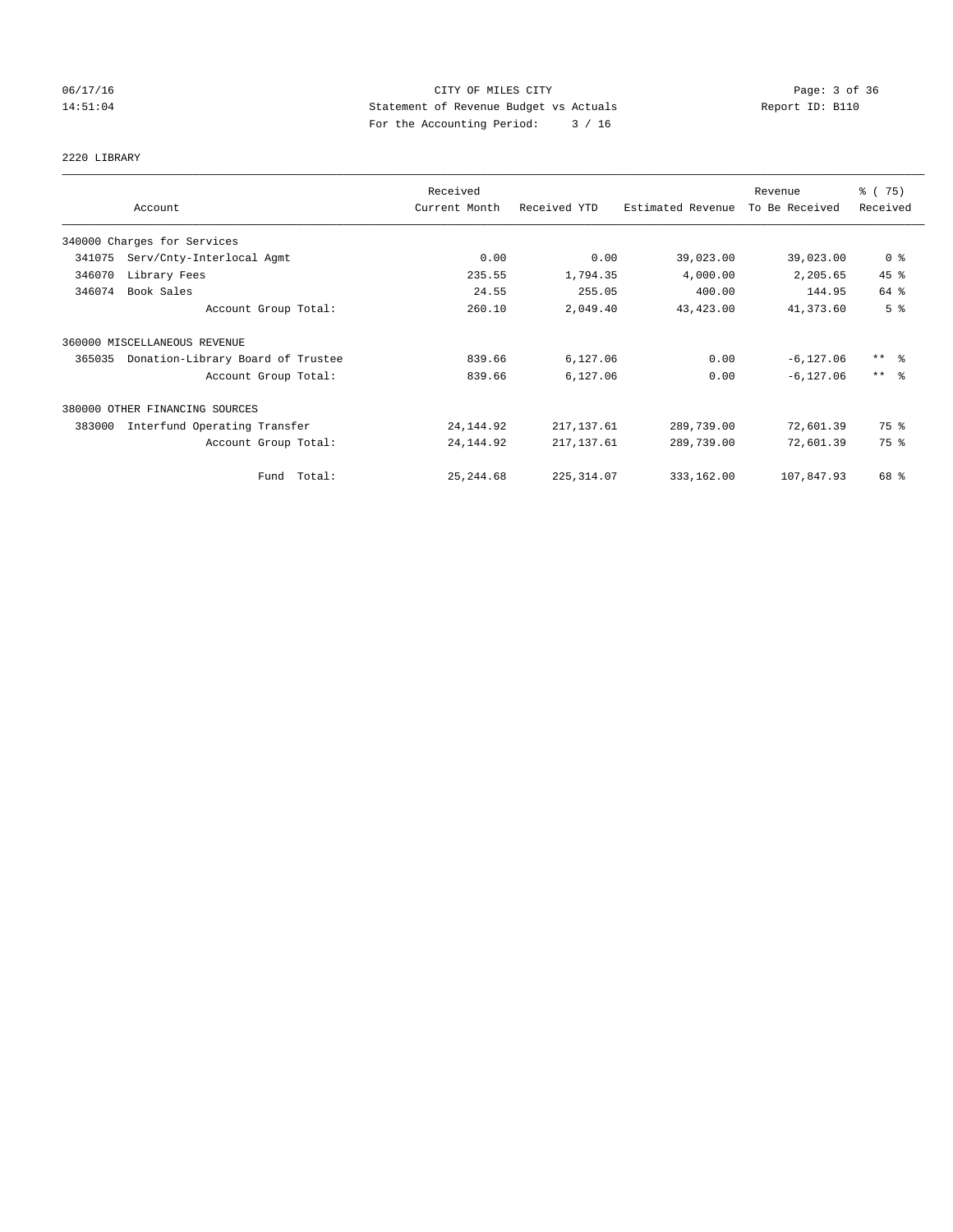# 06/17/16 CITY OF MILES CITY Page: 4 of 36 14:51:04 Statement of Revenue Budget vs Actuals Report ID: B110 For the Accounting Period: 3 / 16

2260 EMERGENCY DISASTER

|              | Account                                | Received<br>Current Month | Received YTD | Estimated Revenue To Be Received | Revenue  | 8 (75)<br>Received   |
|--------------|----------------------------------------|---------------------------|--------------|----------------------------------|----------|----------------------|
| 310000 TAXES |                                        |                           |              |                                  |          |                      |
| 312000       | Penalty & Interest on Delinquent Taxes | 1.42                      | 24.42        | 0.00                             | $-24.42$ | $***$ %              |
|              | Account Group Total:                   | 1.42                      | 24.42        | 0.00                             | $-24.42$ | $***$ $\frac{6}{10}$ |
|              | Fund Total:                            | 1.42                      | 24.42        | 0.00                             | $-24.42$ | $***$ 2              |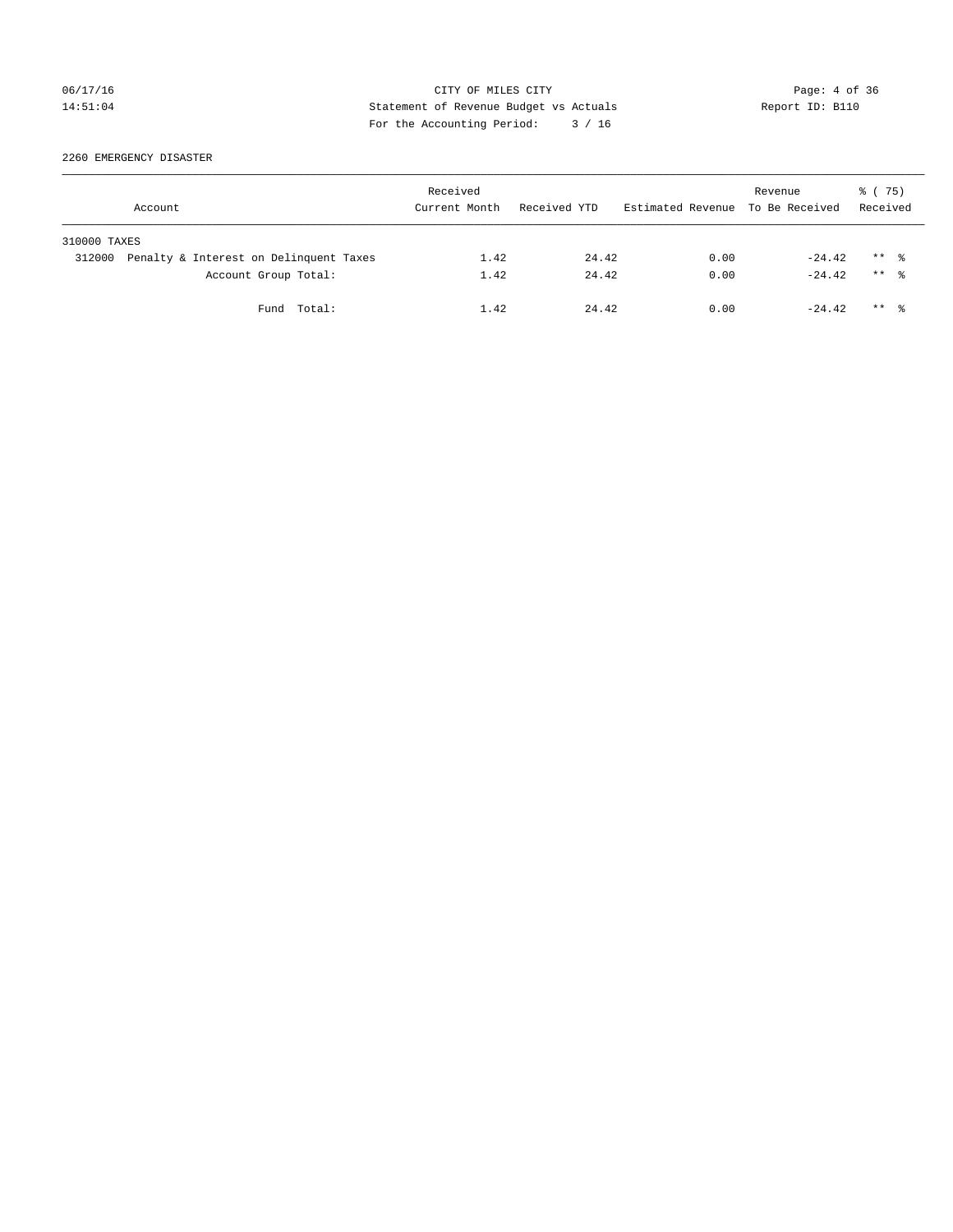# 06/17/16 CITY OF MILES CITY Page: 5 of 36 14:51:04 Statement of Revenue Budget vs Actuals Report ID: B110 For the Accounting Period: 3 / 16

### 2270 Health

|                                        | Received      |              |                   | Revenue        | $\frac{6}{6}$ (75) |
|----------------------------------------|---------------|--------------|-------------------|----------------|--------------------|
| Account                                | Current Month | Received YTD | Estimated Revenue | To Be Received | Received           |
| 340000 Charges for Services            |               |              |                   |                |                    |
| Health Inspection Fees<br>344030       | 0.00          | 10,676.00    | 20,000.00         | 9,324.00       | $53$ $%$           |
| Account Group Total:                   | 0.00          | 10,676.00    | 20,000.00         | 9,324.00       | 53%                |
| 380000 OTHER FINANCING SOURCES         |               |              |                   |                |                    |
| Interfund Operating Transfer<br>383000 | 0.00          | 16,500.00    | 16,500.00         | 0.00           | $100*$             |
| Account Group Total:                   | 0.00          | 16,500.00    | 16,500.00         | 0.00           | $100*$             |
| Total:<br>Fund                         | 0.00          | 27,176.00    | 36,500.00         | 9,324.00       | 74 %               |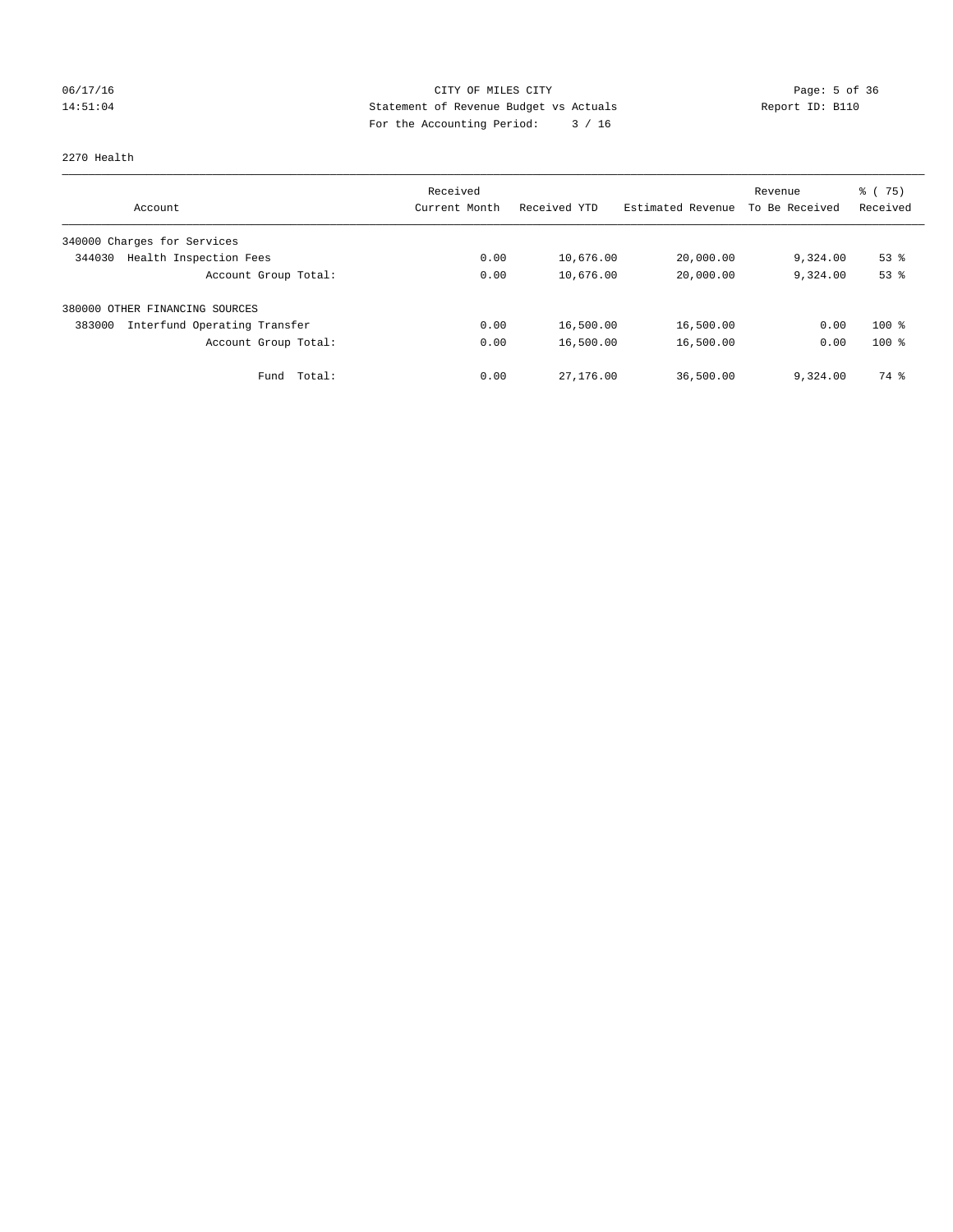# 06/17/16 CITY OF MILES CITY Page: 6 of 36 14:51:04 Statement of Revenue Budget vs Actuals Report ID: B110 For the Accounting Period: 3 / 16

### 2310 TIFD-Downtown

| Account                                | Received<br>Current Month | Received YTD | Estimated Revenue | Revenue<br>To Be Received | 8 (75)<br>Received |
|----------------------------------------|---------------------------|--------------|-------------------|---------------------------|--------------------|
| 380000 OTHER FINANCING SOURCES         |                           |              |                   |                           |                    |
| Interfund Operating Transfer<br>383000 | 0.00                      | 0.00         | 12,000.00         | 12,000.00                 | 0 %                |
| Account Group Total:                   | 0.00                      | 0.00         | 12,000.00         | 12,000.00                 | 0 <sup>8</sup>     |
| Total:<br>Fund                         | 0.00                      | 0.00         | 12,000.00         | 12,000.00                 | 0 %                |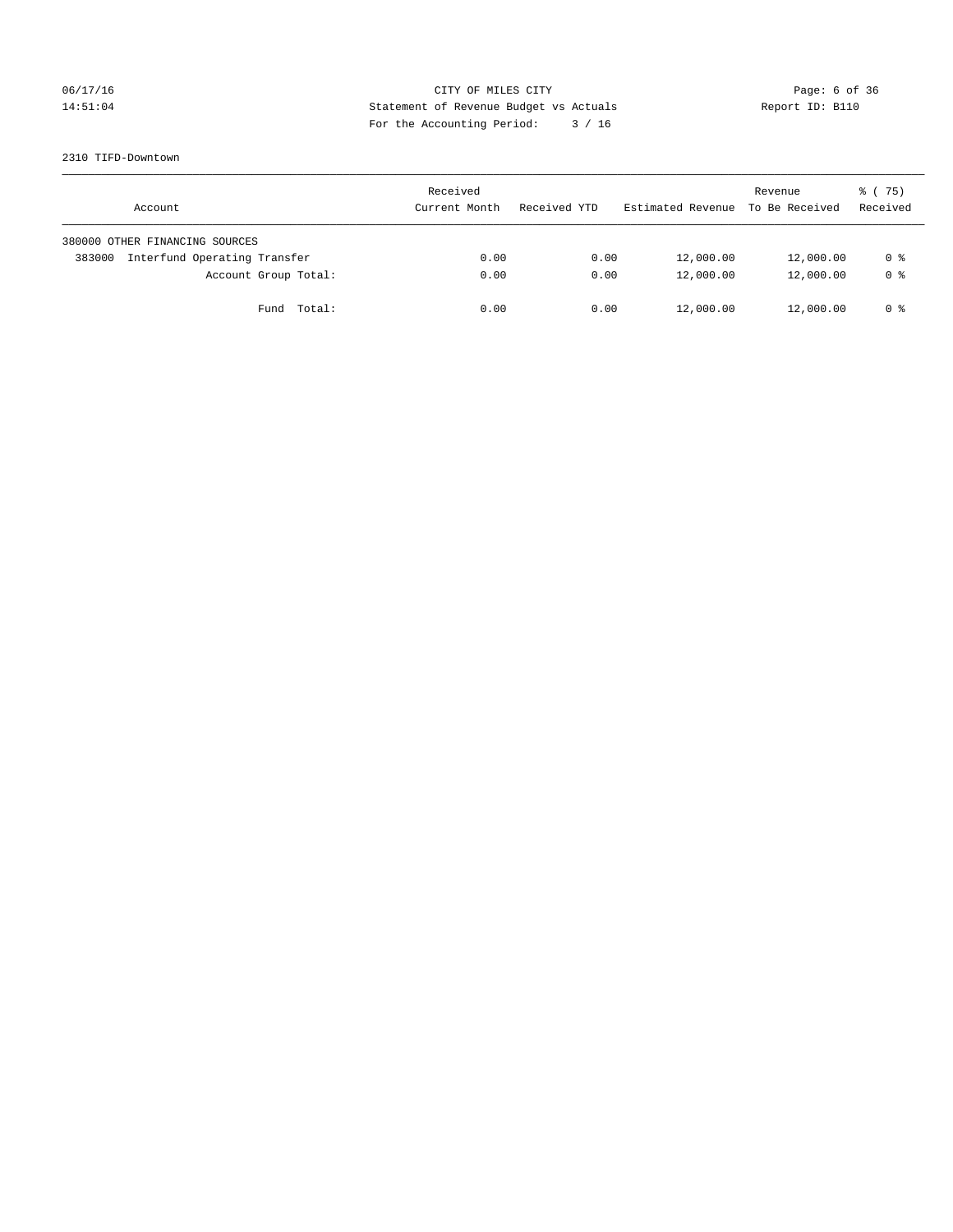## 06/17/16 CITY OF MILES CITY Page: 7 of 36 14:51:04 Statement of Revenue Budget vs Actuals Report ID: B110 For the Accounting Period: 3 / 16

2350 Local Government/Study Commission

|              | Account                 |             | Received<br>Current Month |       | Received YTD | Estimated Revenue | Revenue<br>To Be Received | 8 (75)<br>Received |
|--------------|-------------------------|-------------|---------------------------|-------|--------------|-------------------|---------------------------|--------------------|
| 310000 TAXES |                         |             |                           |       |              |                   |                           |                    |
| 311010       | Real Property Taxes     |             |                           | 49.33 | 4,875.91     | 11,739.00         | 6,863.09                  | $42*$              |
| 311020       | Personal Property Taxes |             |                           | 0.84  | 20.63        | 0.00              | $-20.63$                  | $***$ %            |
|              | Account Group Total:    |             |                           | 50.17 | 4,896.54     | 11,739.00         | 6,842.46                  | $42$ %             |
|              |                         | Fund Total: |                           | 50.17 | 4,896.54     | 11,739.00         | 6,842.46                  | $42*$              |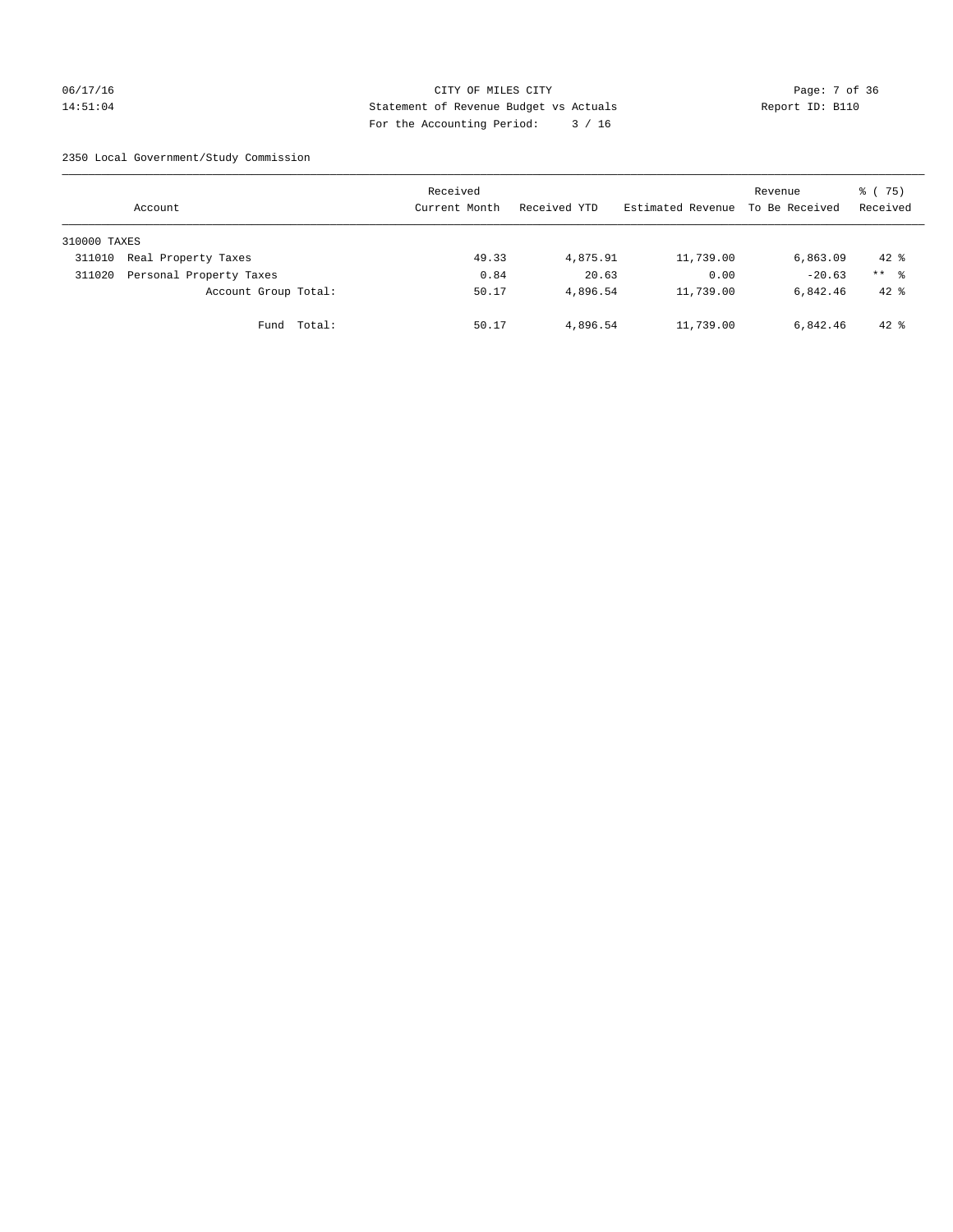## 06/17/16 CITY OF MILES CITY Page: 8 of 36 14:51:04 Statement of Revenue Budget vs Actuals Report ID: B110 For the Accounting Period: 3 / 16

2372 Permissive Medical Levy

|              | Account                                | Received<br>Current Month | Received YTD | Estimated Revenue | Revenue<br>To Be Received | % (75)<br>Received |
|--------------|----------------------------------------|---------------------------|--------------|-------------------|---------------------------|--------------------|
| 310000 TAXES |                                        |                           |              |                   |                           |                    |
| 311010       | Real Property Taxes                    | 953.53                    | 94,641.13    | 161,539.00        | 66,897.87                 | 59 <sup>°</sup>    |
| 311020       | Personal Property Taxes                | 19.16                     | 472.51       | 5,272.00          | 4,799.49                  | 9 %                |
| 312000       | Penalty & Interest on Delinquent Taxes | 4.95                      | 85.50        | 0.00              | $-85.50$                  | $***$ $ -$         |
|              | Account Group Total:                   | 977.64                    | 95,199.14    | 166,811.00        | 71,611.86                 | $57*$              |
|              | Fund Total:                            | 977.64                    | 95,199.14    | 166,811.00        | 71,611.86                 | $57*$              |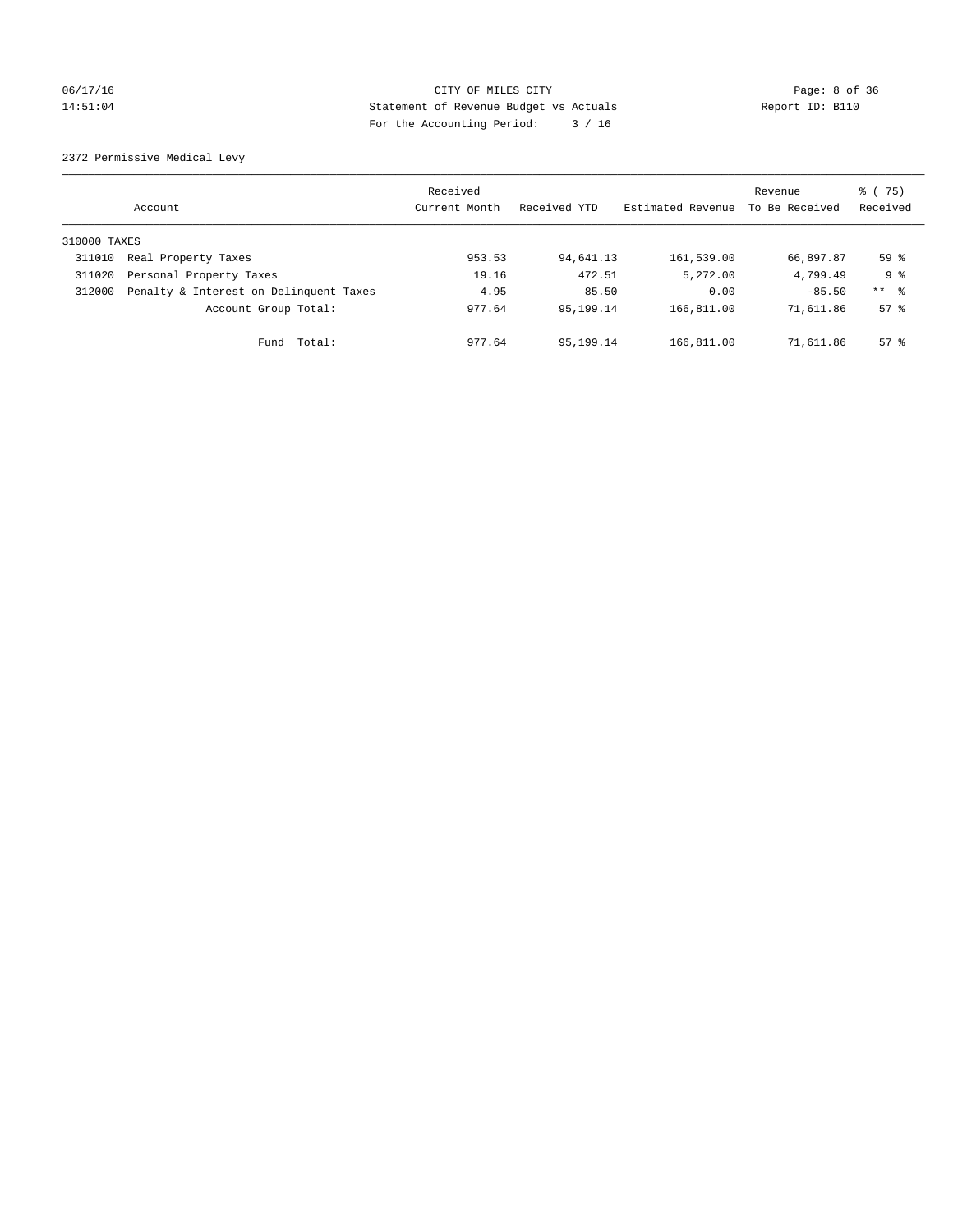## 06/17/16 CITY OF MILES CITY Page: 9 of 36 14:51:04 Statement of Revenue Budget vs Actuals Report ID: B110 For the Accounting Period: 3 / 16

### 2394 BUILDING CODE ENFORCEMENT

| Account                              | Received<br>Current Month | Received YTD | Estimated Revenue | Revenue<br>To Be Received | 8 (75)<br>Received |
|--------------------------------------|---------------------------|--------------|-------------------|---------------------------|--------------------|
| 320000 LICENSES AND PERMITS          |                           |              |                   |                           |                    |
| Building & Related Permits<br>323010 | 42,502.11                 | 91,074.67    | 75,000.00         | $-16.074.67$              | $121$ %            |
| Account Group Total:                 | 42,502.11                 | 91,074.67    | 75,000,00         | $-16.074.67$              | $121$ %            |
| Fund Total:                          | 42,502.11                 | 91,074.67    | 75,000.00         | $-16.074.67$              | $121$ %            |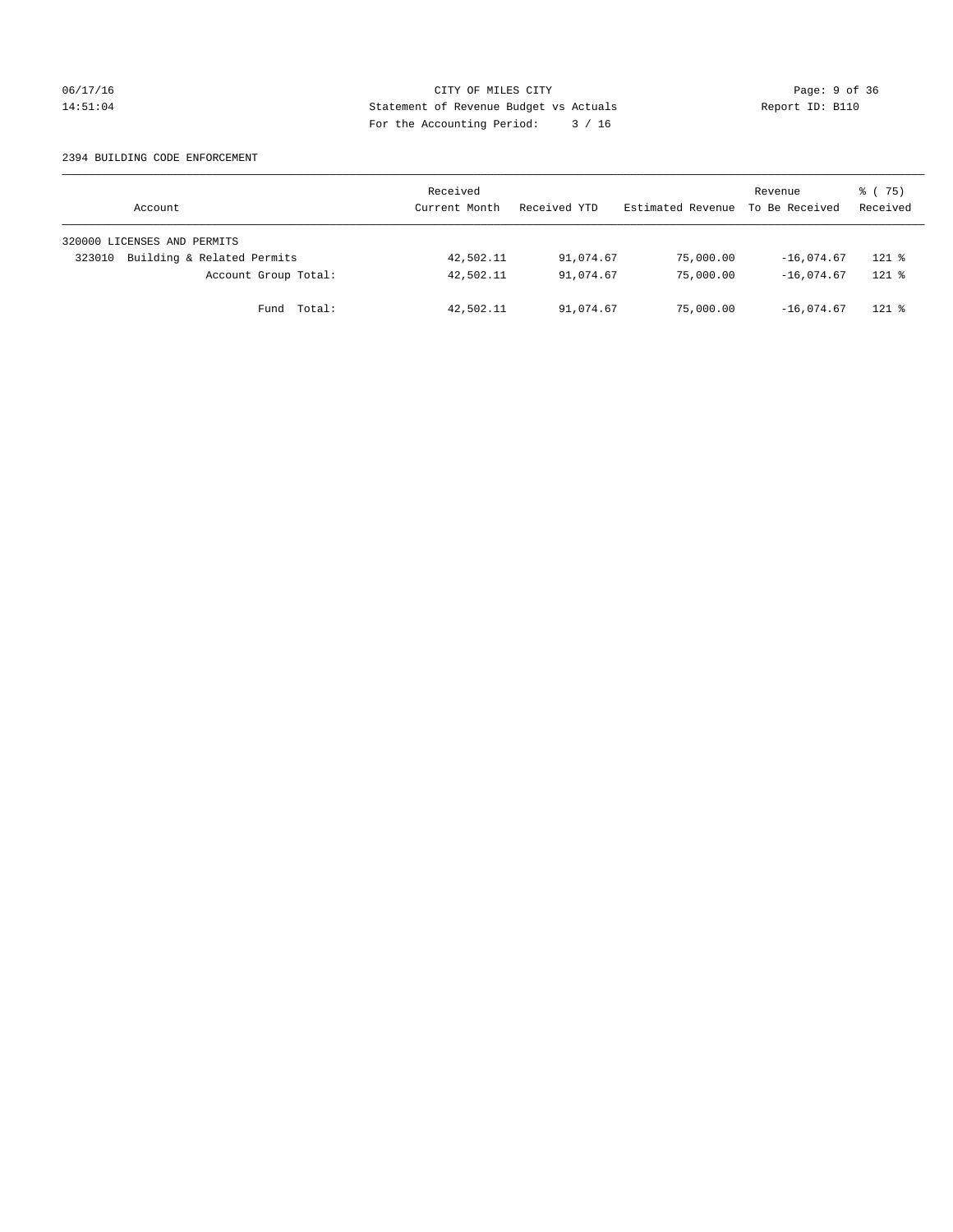# 06/17/16 Page: 10 of 36 14:51:04 Statement of Revenue Budget vs Actuals Report ID: B110 For the Accounting Period: 3 / 16

2400 LTG M D#165-(Gen City)

| Account                                            | Received<br>Current Month | Received YTD | Estimated Revenue | Revenue<br>To Be Received | $\frac{6}{6}$ (75)<br>Received |
|----------------------------------------------------|---------------------------|--------------|-------------------|---------------------------|--------------------------------|
|                                                    |                           |              |                   |                           |                                |
| 360000 MISCELLANEOUS REVENUE                       |                           |              |                   |                           |                                |
| 363010<br>Maintenance Assessments                  | 1,186.88                  | 105,605.95   | 168,599.00        | 62,993.05                 | 63 %                           |
| Penalty & Interest on Deling Assessments<br>363040 | 21.47                     | 414.60       | 500.00            | 85.40                     | 83 %                           |
| Account Group Total:                               | 1,208.35                  | 106,020.55   | 169,099.00        | 63,078.45                 | 63 %                           |
| 370000 INVESTMENT EARNINGS                         |                           |              |                   |                           |                                |
| 371010<br>Investment Earnings                      | 0.00                      | 0.00         | 100.00            | 100.00                    | 0 %                            |
| Account Group Total:                               | 0.00                      | 0.00         | 100.00            | 100.00                    | 0 <sup>8</sup>                 |
| Fund Total:                                        | 1,208.35                  | 106,020.55   | 169,199.00        | 63,178.45                 | 63 %                           |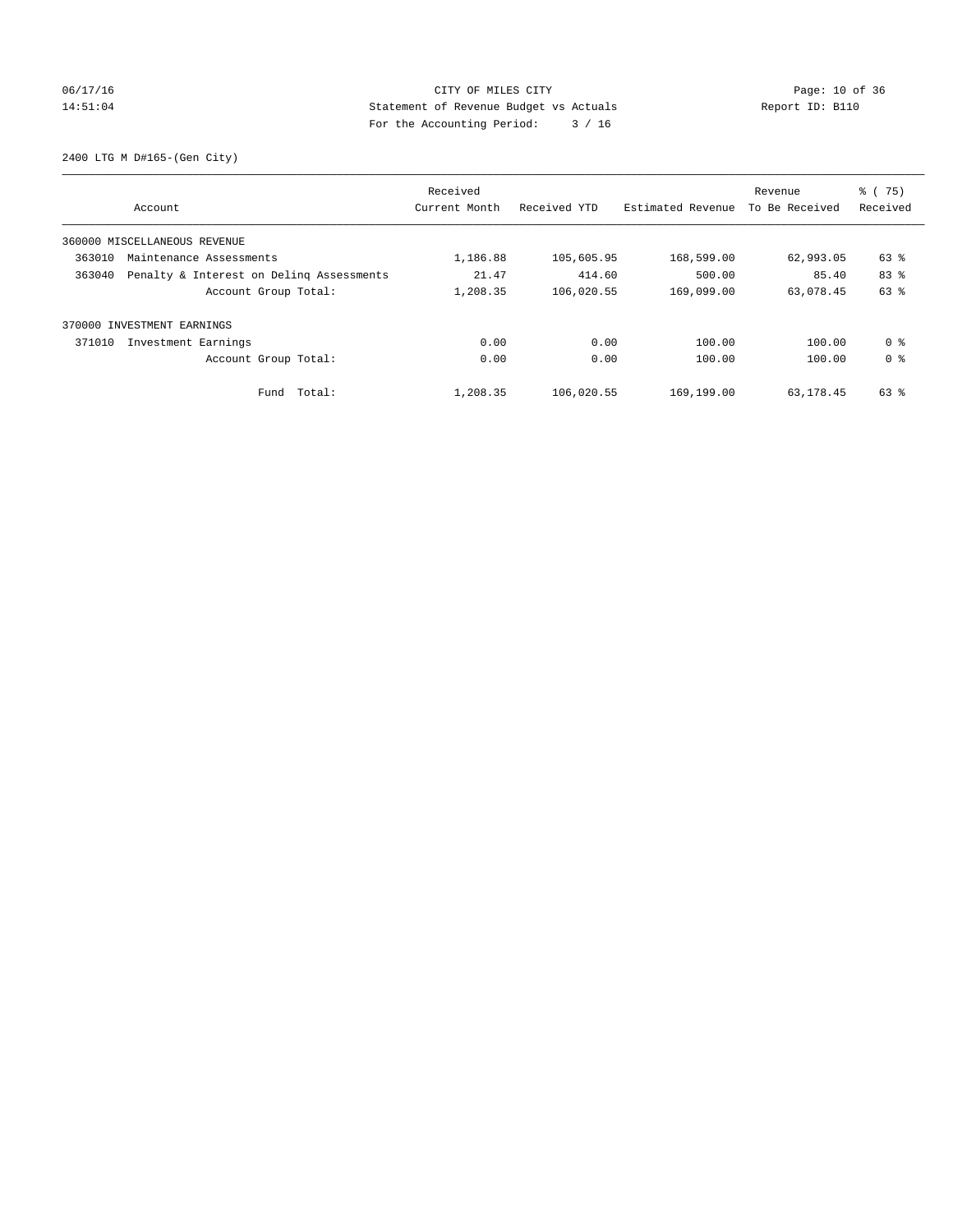## 06/17/16 Page: 11 of 36 14:51:04 Statement of Revenue Budget vs Actuals Report ID: B110 For the Accounting Period: 3 / 16

2420 LTG M D#167-(MilesAddn Etc)

|        | Account                                  | Received<br>Current Month | Received YTD | Estimated Revenue | Revenue<br>To Be Received | 8 (75)<br>Received |
|--------|------------------------------------------|---------------------------|--------------|-------------------|---------------------------|--------------------|
|        | 360000 MISCELLANEOUS REVENUE             |                           |              |                   |                           |                    |
| 363010 | Maintenance Assessments                  | 166.64                    | 18,635.31    | 31,557.00         | 12,921.69                 | 59 <sup>°</sup>    |
| 363040 | Penalty & Interest on Deling Assessments | 2.45                      | 88.45        | 100.00            | 11.55                     | 88 %               |
|        | Account Group Total:                     | 169.09                    | 18,723.76    | 31,657.00         | 12,933.24                 | 59 <sup>°</sup>    |
|        | Total:<br>Fund                           | 169.09                    | 18,723.76    | 31,657.00         | 12,933.24                 | $59*$              |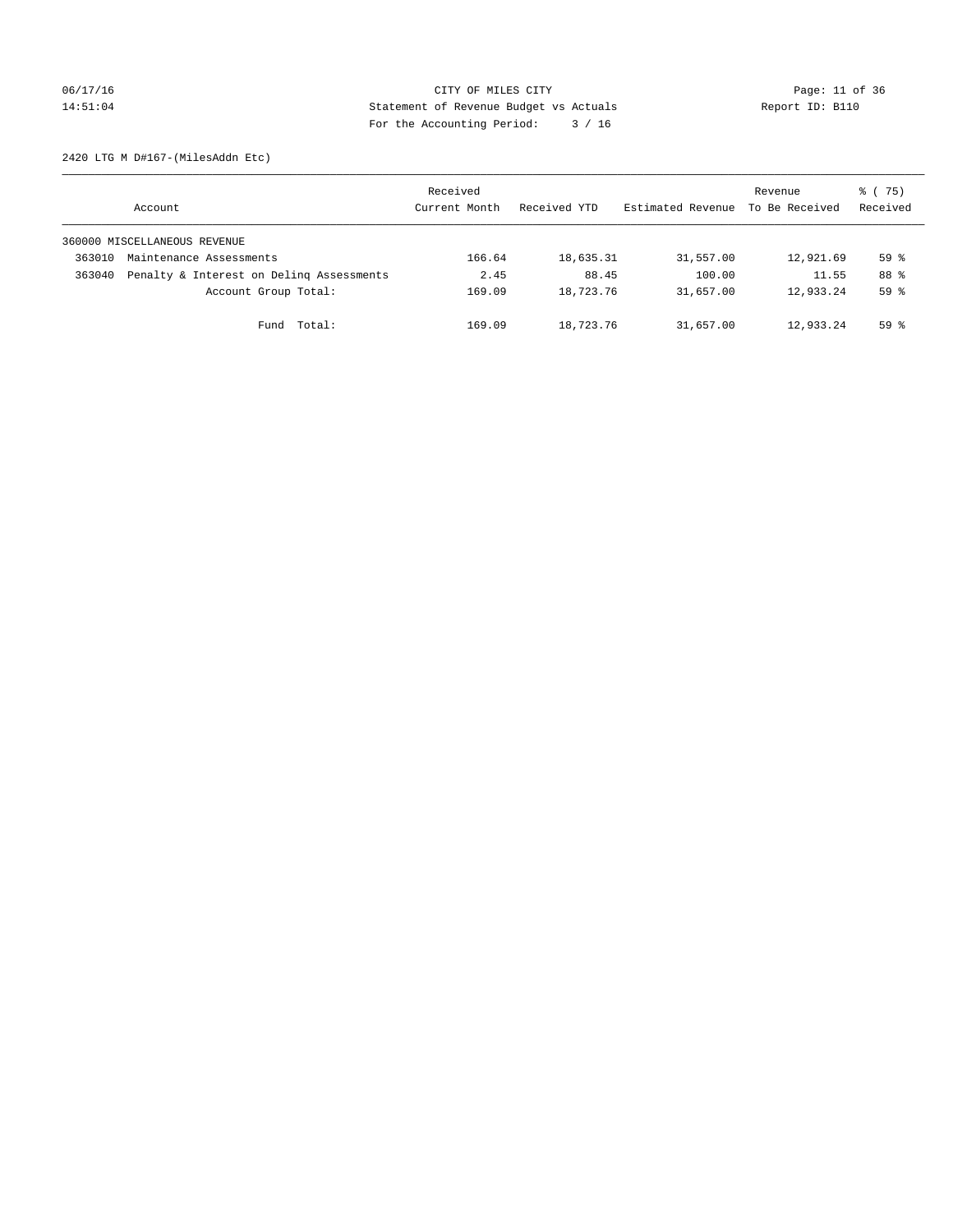# 06/17/16 Page: 12 of 36 14:51:04 Statement of Revenue Budget vs Actuals Report ID: B110 For the Accounting Period: 3 / 16

2430 LTG M D#171-(Balsam Est)

|        | Account                                  | Received<br>Current Month | Received YTD | Estimated Revenue | Revenue<br>To Be Received | 8 (75)<br>Received  |
|--------|------------------------------------------|---------------------------|--------------|-------------------|---------------------------|---------------------|
|        | 360000 MISCELLANEOUS REVENUE             |                           |              |                   |                           |                     |
| 363010 | Maintenance Assessments                  | 89.28                     | 2,373.86     | 4,267.00          | 1,893.14                  | $56$ $\frac{6}{3}$  |
| 363040 | Penalty & Interest on Deling Assessments | 1.31                      | 2.10         | 0.00              | $-2.10$                   | $***$ $\frac{6}{5}$ |
|        | Account Group Total:                     | 90.59                     | 2,375.96     | 4,267.00          | 1,891.04                  | $56$ $\frac{6}{3}$  |
|        | Fund Total:                              | 90.59                     | 2,375.96     | 4,267.00          | 1,891.04                  | $56$ $\frac{6}{3}$  |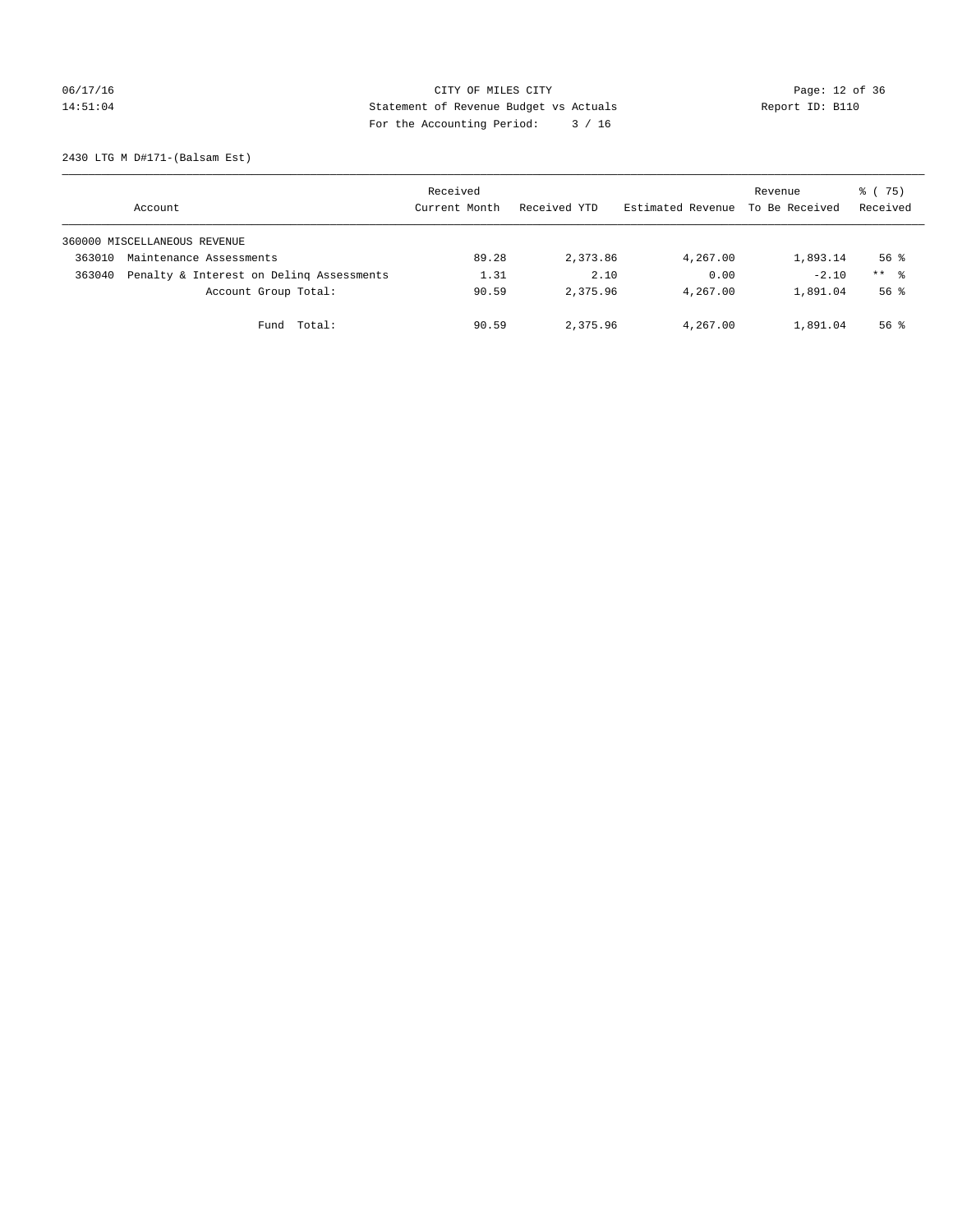# 06/17/16 Page: 13 of 36 14:51:04 Statement of Revenue Budget vs Actuals Report ID: B110 For the Accounting Period: 3 / 16

2440 LTG M D#172-(Main Str)

|                                   |                                          | Received      |              |                   | Revenue        | $\frac{6}{6}$ (75) |
|-----------------------------------|------------------------------------------|---------------|--------------|-------------------|----------------|--------------------|
|                                   | Account                                  | Current Month | Received YTD | Estimated Revenue | To Be Received | Received           |
|                                   | 360000 MISCELLANEOUS REVENUE             |               |              |                   |                |                    |
| 363010<br>Maintenance Assessments |                                          | 85.99         | 11, 151.63   | 17,482.00         | 6,330.37       | 64 %               |
| 363040                            | Penalty & Interest on Deling Assessments | 1.26          | 40.24        | 100.00            | 59.76          | $40*$              |
|                                   | Account Group Total:                     | 87.25         | 11,191.87    | 17,582.00         | 6,390.13       | 64 %               |
|                                   | 370000 INVESTMENT EARNINGS               |               |              |                   |                |                    |
| 371010                            | Investment Earnings                      | 0.00          | 0.00         | 50.00             | 50.00          | 0 <sup>8</sup>     |
|                                   | Account Group Total:                     | 0.00          | 0.00         | 50.00             | 50.00          | 0 <sup>8</sup>     |
|                                   | Fund Total:                              | 87.25         | 11,191.87    | 17,632.00         | 6,440.13       | 63 %               |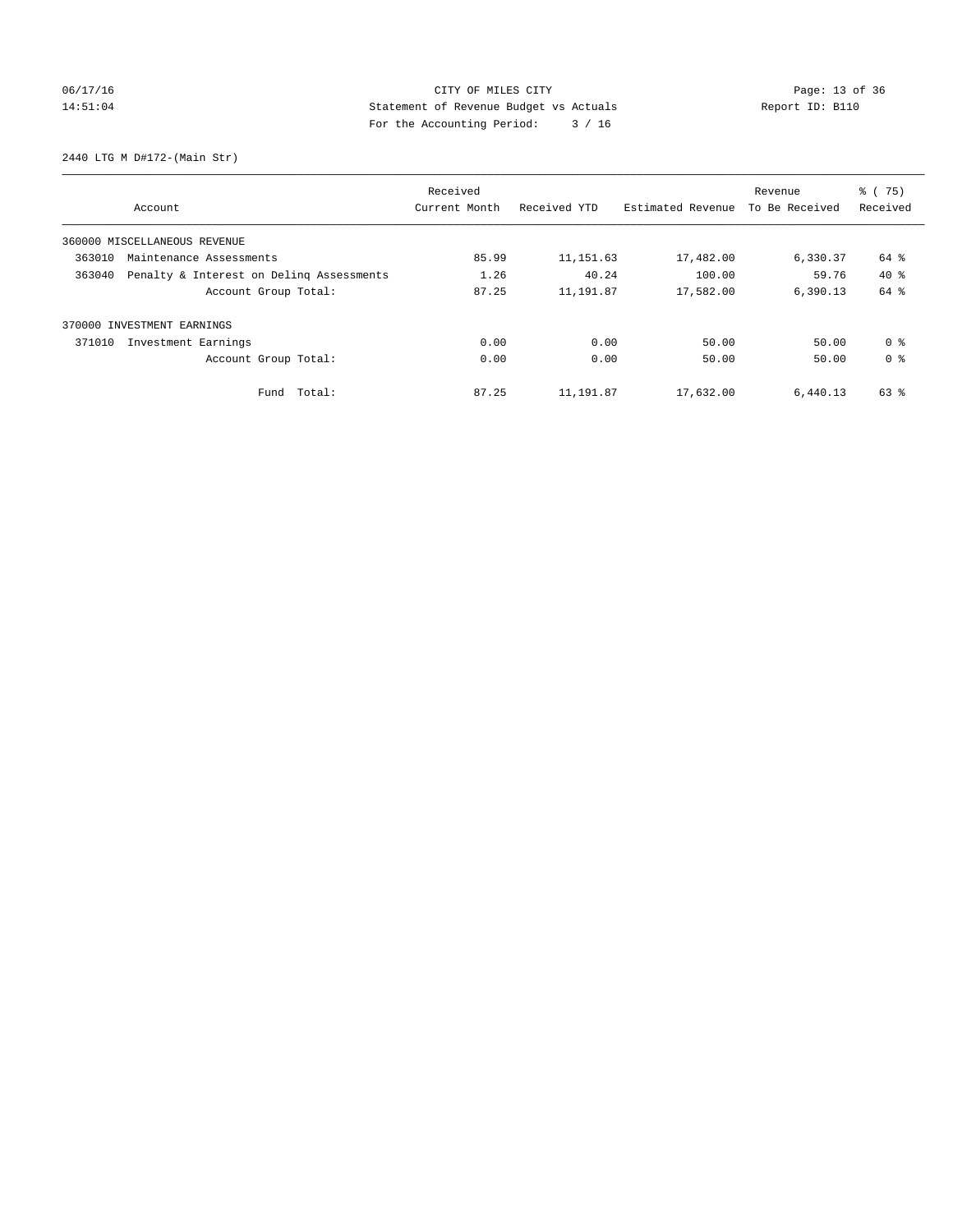# 06/17/16 Page: 14 of 36 14:51:04 Statement of Revenue Budget vs Actuals Report ID: B110 For the Accounting Period: 3 / 16

2450 LTG M D#195-(SG-Trico)

|        | Account                                  | Received<br>Current Month | Received YTD | Estimated Revenue | Revenue<br>To Be Received | 8 (75)<br>Received  |
|--------|------------------------------------------|---------------------------|--------------|-------------------|---------------------------|---------------------|
|        | 360000 MISCELLANEOUS REVENUE             |                           |              |                   |                           |                     |
| 363010 | Maintenance Assessments                  | 47.06                     | 2,810.26     | 5,319.00          | 2,508.74                  | $53$ $%$            |
| 363040 | Penalty & Interest on Deling Assessments | 0.69                      | 3.77         | 0.00              | $-3.77$                   | $***$ $\frac{6}{5}$ |
|        | Account Group Total:                     | 47.75                     | 2,814.03     | 5,319.00          | 2,504.97                  | $53$ $%$            |
|        | Fund Total:                              | 47.75                     | 2,814.03     | 5,319.00          | 2,504.97                  | $53$ $%$            |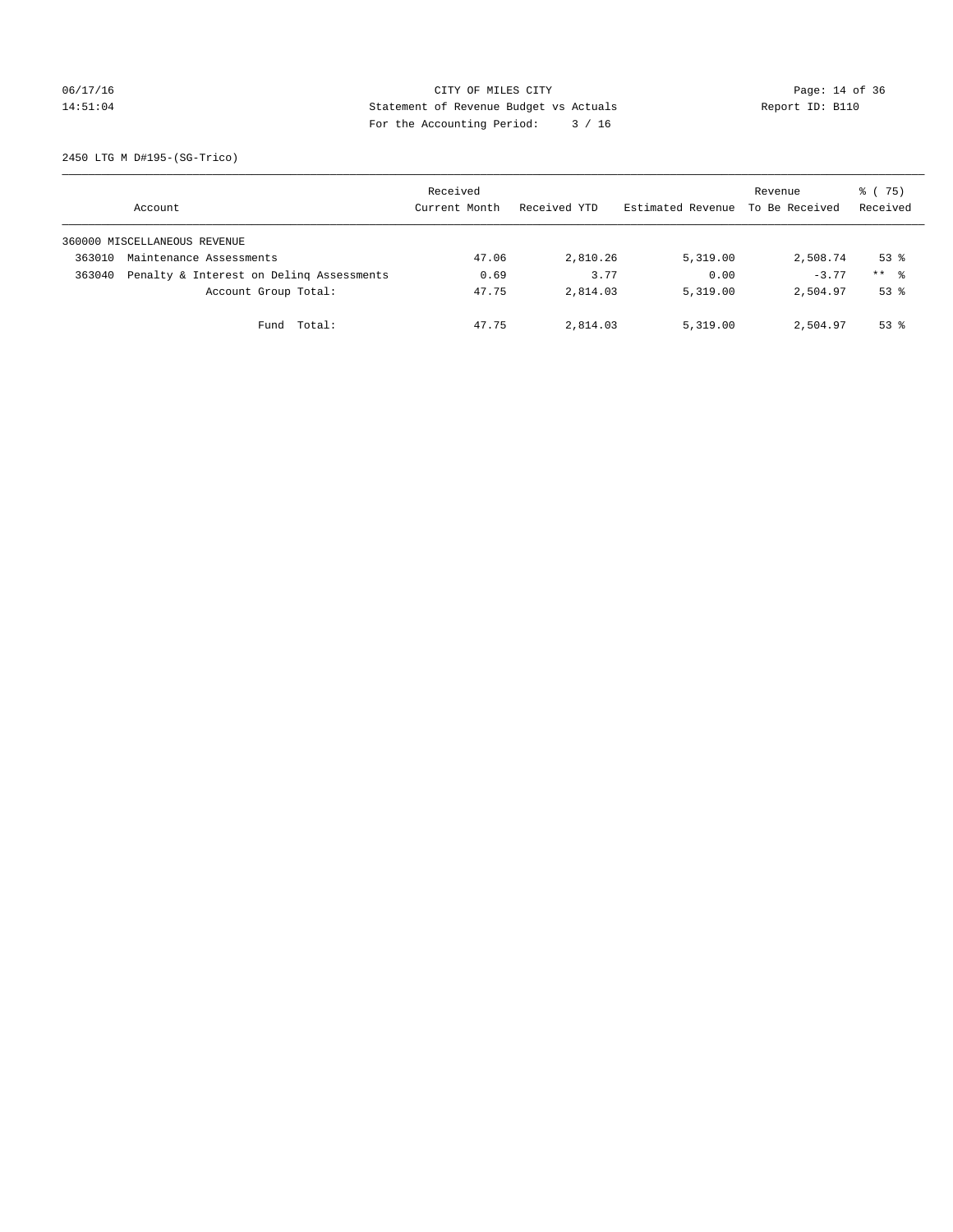# 06/17/16 Page: 15 of 36 14:51:04 Statement of Revenue Budget vs Actuals Report ID: B110 For the Accounting Period: 3 / 16

2470 LTG M D#202-(SG-MDU&NV)

|        | Account                                  | Received<br>Current Month | Received YTD | Estimated Revenue | Revenue<br>To Be Received | 8 (75)<br>Received |
|--------|------------------------------------------|---------------------------|--------------|-------------------|---------------------------|--------------------|
|        | 360000 MISCELLANEOUS REVENUE             |                           |              |                   |                           |                    |
| 363010 | Maintenance Assessments                  | 28.93                     | 4,441.68     | 7,614.00          | 3,172.32                  | 58 %               |
| 363040 | Penalty & Interest on Deling Assessments | 0.43                      | 24.38        | 10.00             | $-14.38$                  | $244$ $%$          |
|        | Account Group Total:                     | 29.36                     | 4,466.06     | 7,624,00          | 3,157.94                  | 59 <sup>°</sup>    |
|        | Fund Total:                              | 29.36                     | 4,466.06     | 7,624.00          | 3,157.94                  | 59 <sup>8</sup>    |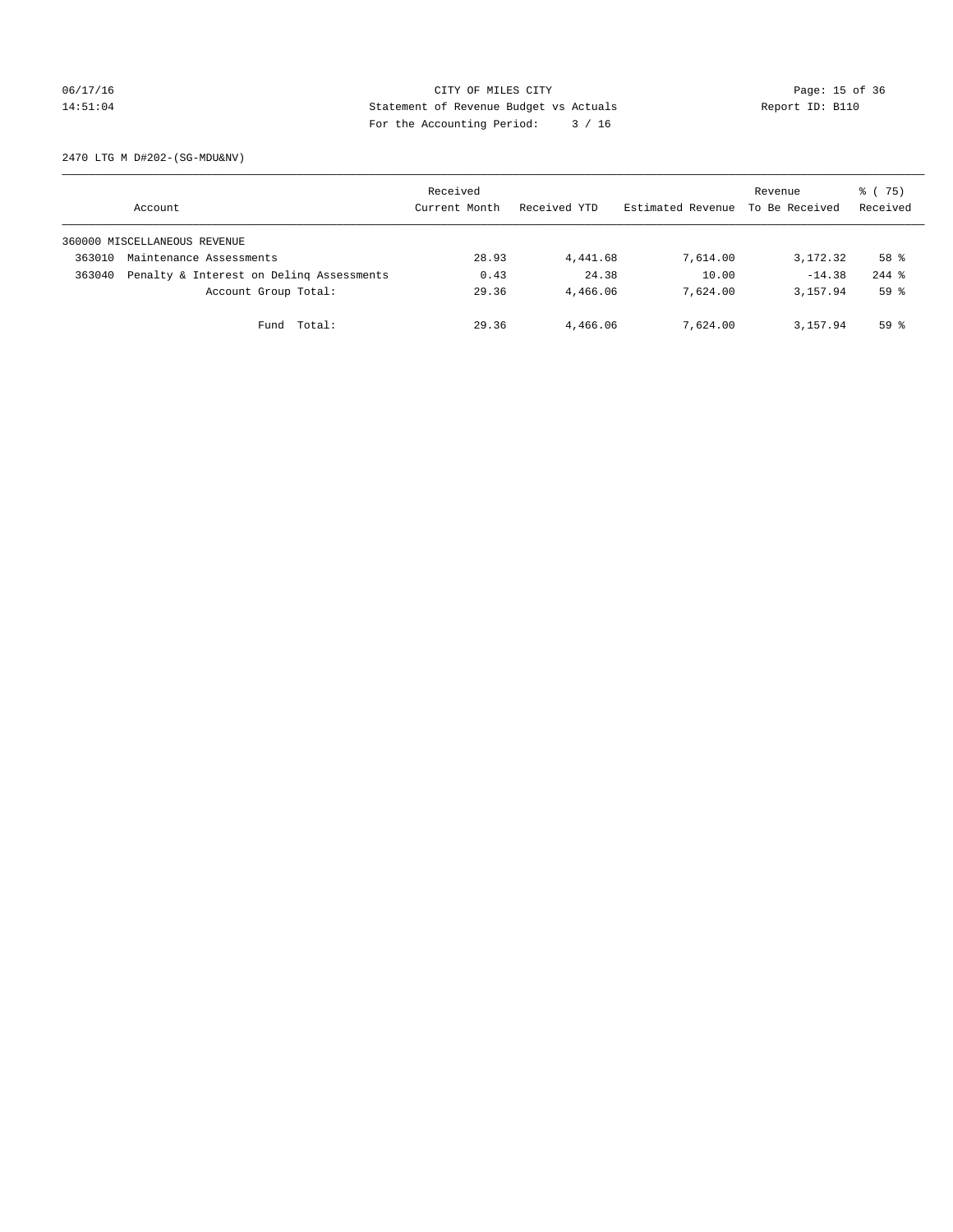# 06/17/16 Page: 16 of 36 14:51:04 Statement of Revenue Budget vs Actuals Report ID: B110 For the Accounting Period: 3 / 16

2480 LTG M M#173-(Milestown Estates)

|        | Account                                  | Received<br>Current Month | Received YTD | Estimated Revenue | Revenue<br>To Be Received | 8 (75)<br>Received |
|--------|------------------------------------------|---------------------------|--------------|-------------------|---------------------------|--------------------|
|        | 360000 MISCELLANEOUS REVENUE             |                           |              |                   |                           |                    |
| 363010 | Maintenance Assessments                  | 0.00                      | 1,444.13     | 1,701.00          | 256.87                    | 85%                |
| 363040 | Penalty & Interest on Deling Assessments | 0.00                      | 6.07         | 0.00              | $-6.07$                   | $***$ %            |
|        | Account Group Total:                     | 0.00                      | 1,450.20     | 1,701.00          | 250.80                    | 85%                |
|        | Fund Total:                              | 0.00                      | 1,450.20     | 1,701.00          | 250.80                    | 85%                |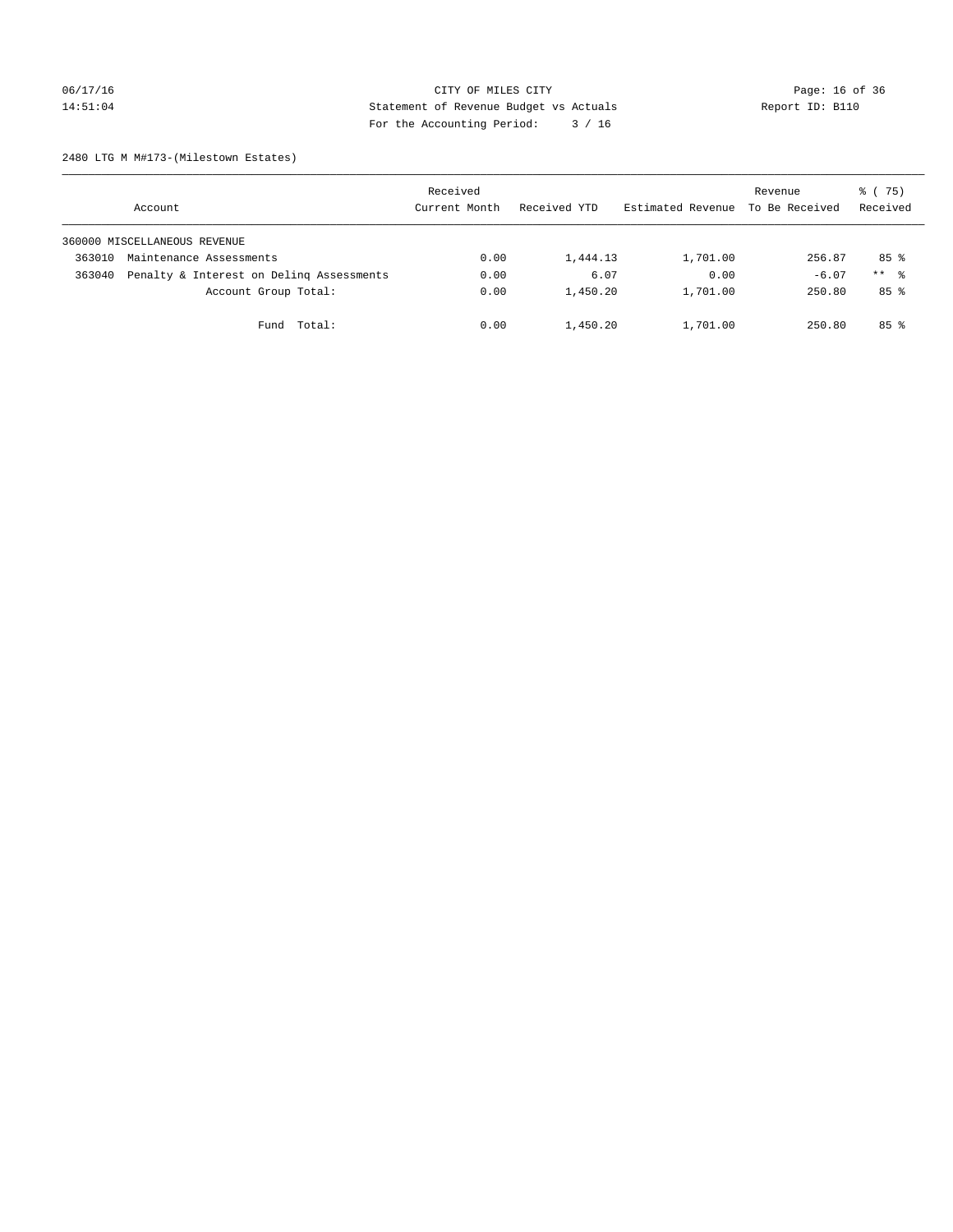# 06/17/16 Page: 17 of 36 14:51:04 Statement of Revenue Budget vs Actuals Report ID: B110 For the Accounting Period: 3 / 16

2510 STR MAINT DIST #204

|        |                                          | Received      |              |                   | Revenue        | % (75)         |
|--------|------------------------------------------|---------------|--------------|-------------------|----------------|----------------|
|        | Account                                  | Current Month | Received YTD | Estimated Revenue | To Be Received | Received       |
|        | 360000 MISCELLANEOUS REVENUE             |               |              |                   |                |                |
| 362020 | MISC REVENUE                             | 0.00          | 59,703.00    | 59,703.00         | 0.00           | 100 %          |
| 363010 | Maintenance Assessments                  | 6,146.39      | 619,911.17   | 1,020,036.00      | 400,124.83     | 61 %           |
| 363040 | Penalty & Interest on Deling Assessments | 95.92         | 2,162.64     | 1,000.00          | $-1, 162.64$   | $216$ %        |
|        | Account Group Total:                     | 6,242.31      | 681,776.81   | 1,080,739.00      | 398,962.19     | 63 %           |
| 370000 | INVESTMENT EARNINGS                      |               |              |                   |                |                |
| 371010 | Investment Earnings                      | 0.00          | 0.00         | 400.00            | 400.00         | 0 <sup>8</sup> |
|        | Account Group Total:                     | 0.00          | 0.00         | 400.00            | 400.00         | 0 <sup>8</sup> |
| 380000 | OTHER FINANCING SOURCES                  |               |              |                   |                |                |
| 383000 | Interfund Operating Transfer             | 0.00          | 0.00         | 90,327.00         | 90,327.00      | 0 <sup>8</sup> |
|        | Account Group Total:                     | 0.00          | 0.00         | 90,327.00         | 90,327.00      | 0 <sup>8</sup> |
|        | Total:<br>Fund                           | 6,242.31      | 681,776.81   | 1,171,466.00      | 489,689.19     | 58 %           |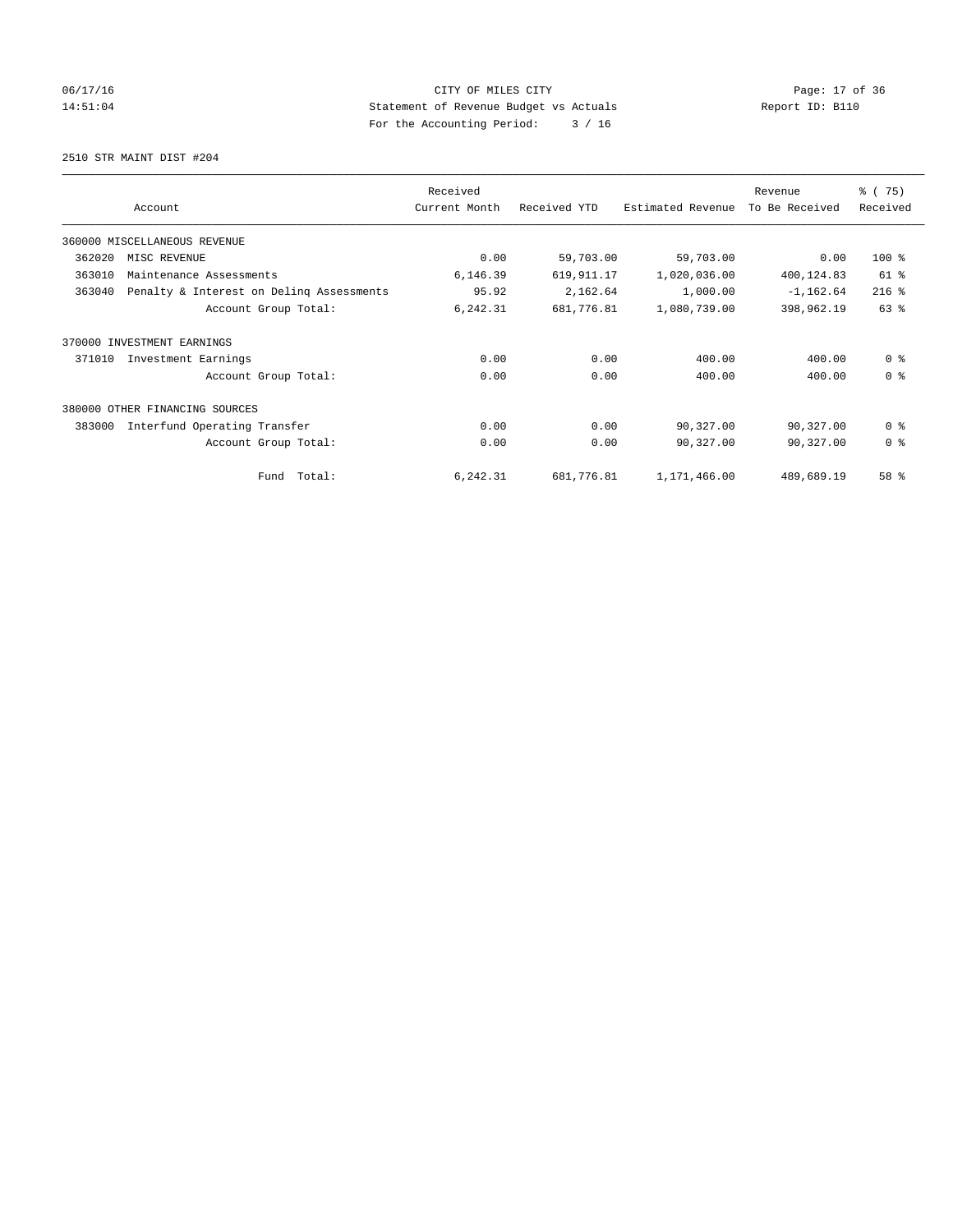# 06/17/16 Page: 18 of 36 14:51:04 Statement of Revenue Budget vs Actuals Report ID: B110 For the Accounting Period: 3 / 16

### 2520 STR MAINT DIST #205

|        |                                          | Received      |              |                   | Revenue        | % (75)         |
|--------|------------------------------------------|---------------|--------------|-------------------|----------------|----------------|
|        | Account                                  | Current Month | Received YTD | Estimated Revenue | To Be Received | Received       |
|        | 330000 INTERGOVERNMENTAL REVENUES        |               |              |                   |                |                |
| 334001 | CTEP-SRTS- Safe route to school          | 246,128.62    | 263,796.67   | 315,010.00        | 51, 213.33     | 84%            |
|        | Account Group Total:                     | 246,128.62    | 263,796.67   | 315,010.00        | 51, 213.33     | 84 %           |
|        | 360000 MISCELLANEOUS REVENUE             |               |              |                   |                |                |
| 363010 | Maintenance Assessments                  | 2,304.27      | 156,120.51   | 242,476.00        | 86, 355.49     | 64 %           |
| 363040 | Penalty & Interest on Deling Assessments | 33.85         | 692.98       | 1,000.00          | 307.02         | 69 %           |
|        | Account Group Total:                     | 2,338.12      | 156,813.49   | 243,476.00        | 86,662.51      | 64 %           |
|        | 370000 INVESTMENT EARNINGS               |               |              |                   |                |                |
| 371010 | Investment Earnings                      | 0.00          | 0.00         | 400.00            | 400.00         | 0 <sup>8</sup> |
|        | Account Group Total:                     | 0.00          | 0.00         | 400.00            | 400.00         | 0 <sup>8</sup> |
|        | 380000 OTHER FINANCING SOURCES           |               |              |                   |                |                |
| 383000 | Interfund Operating Transfer             | 0.00          | 0.00         | 90,327.00         | 90,327.00      | 0 <sup>8</sup> |
|        | Account Group Total:                     | 0.00          | 0.00         | 90,327.00         | 90,327.00      | 0 <sup>8</sup> |
|        | Fund Total:                              | 248,466.74    | 420,610.16   | 649,213.00        | 228,602.84     | 65 %           |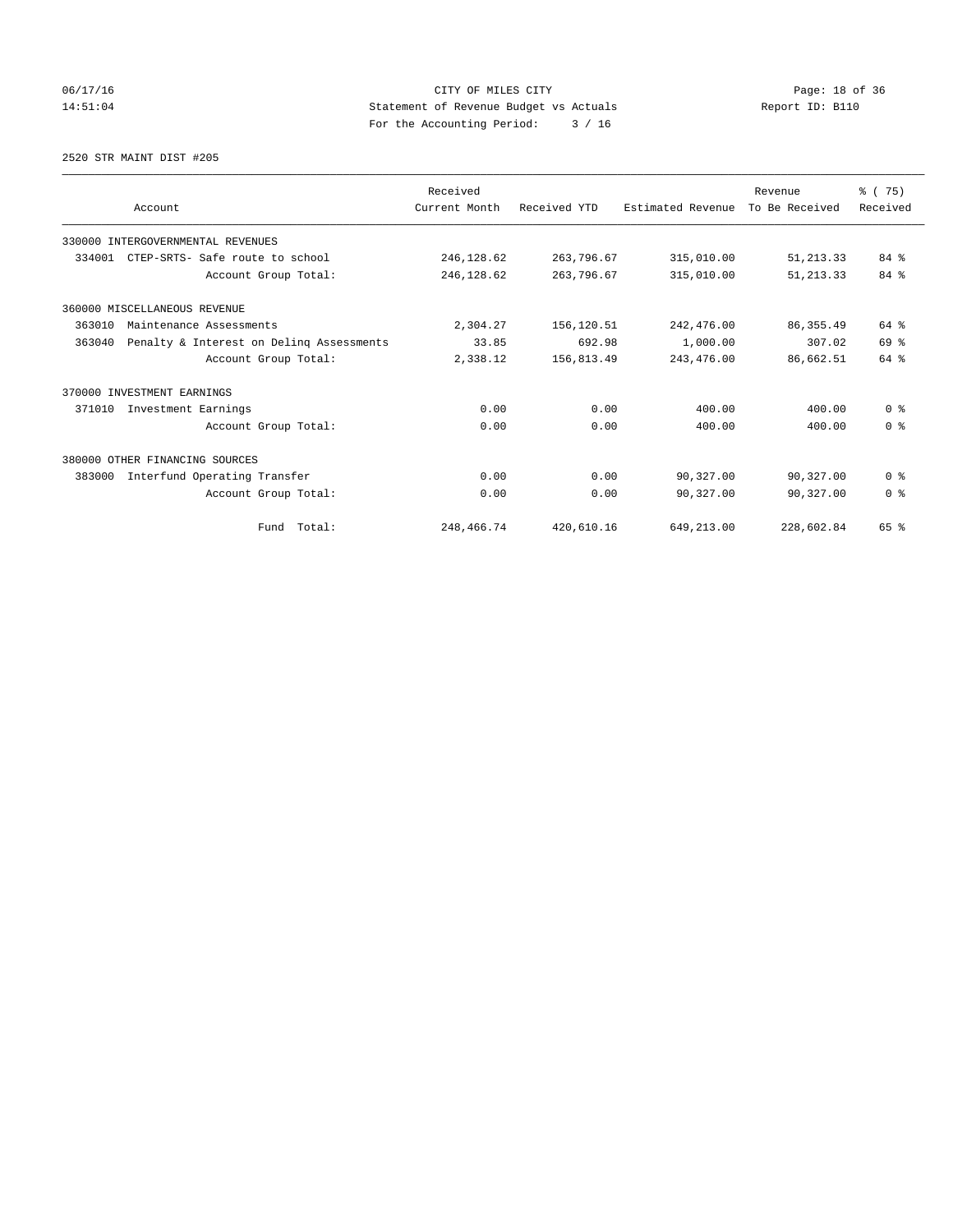# 06/17/16 Page: 19 of 36 14:51:04 Statement of Revenue Budget vs Actuals Report ID: B110 For the Accounting Period: 3 / 16

2540 STR MAINT DIST#207-(MILESTOWN ESTATES)

|        | Account                                  | Received<br>Current Month | Received YTD | Estimated Revenue | Revenue<br>To Be Received | 8 (75)<br>Received |
|--------|------------------------------------------|---------------------------|--------------|-------------------|---------------------------|--------------------|
|        | 360000 MISCELLANEOUS REVENUE             |                           |              |                   |                           |                    |
| 363010 | Maintenance Assessments                  | 0.00                      | 5,225.79     | 6,464.00          | 1,238.21                  | $81$ %             |
| 363040 | Penalty & Interest on Deling Assessments | 0.00                      | 15.63        | 0.00              | $-15.63$                  | $***$ %            |
|        | Account Group Total:                     | 0.00                      | 5, 241, 42   | 6.464.00          | 1,222.58                  | $81$ %             |
|        | Fund Total:                              | 0.00                      | 5, 241, 42   | 6,464.00          | 1,222.58                  | $81$ %             |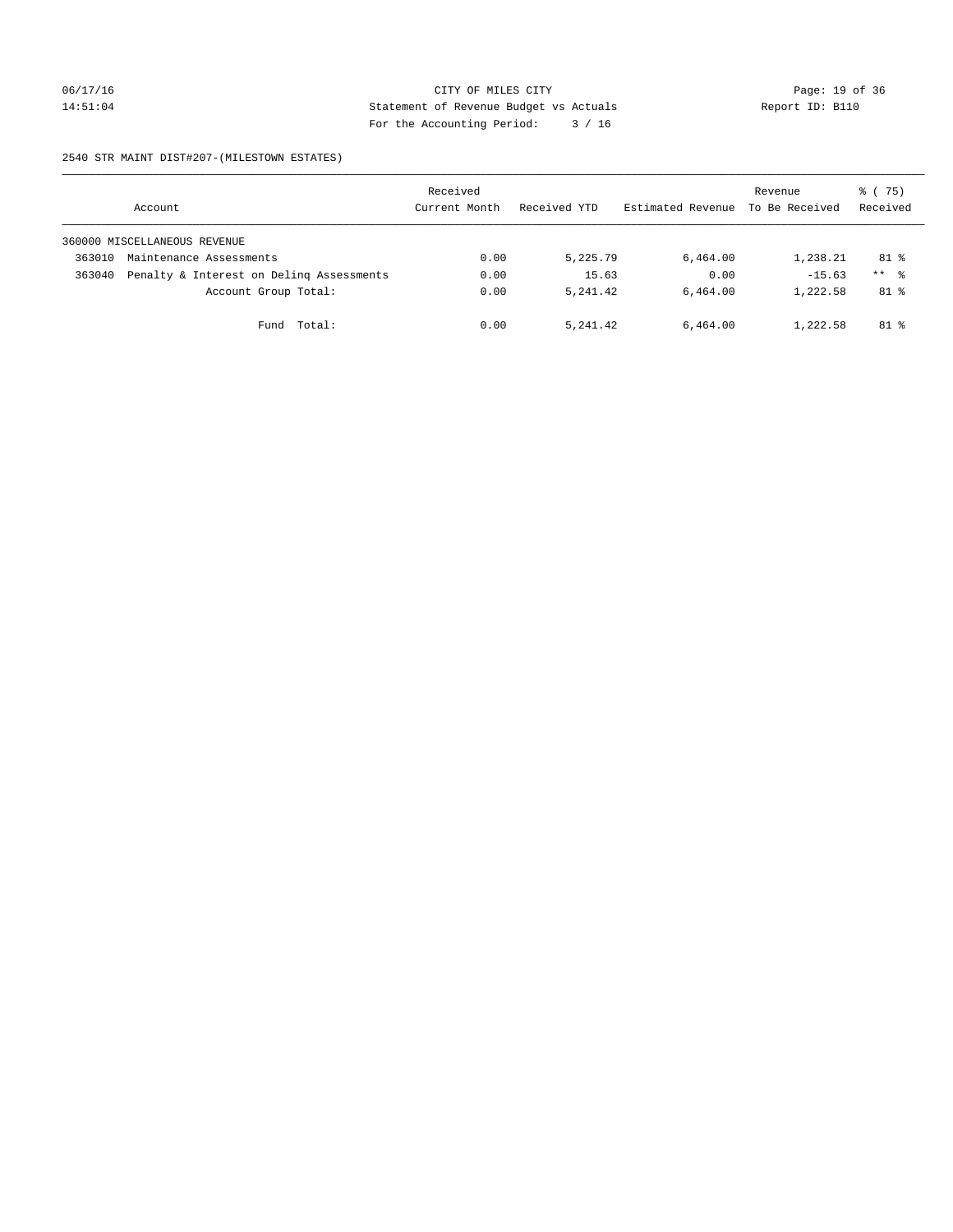## 06/17/16 Page: 20 of 36 14:51:04 Statement of Revenue Budget vs Actuals Report ID: B110 For the Accounting Period: 3 / 16

## 2701 Fire Grants

|        | Account                      |                      | Received<br>Current Month | Received YTD | Estimated Revenue | Revenue<br>To Be Received | 8 (75)<br>Received |
|--------|------------------------------|----------------------|---------------------------|--------------|-------------------|---------------------------|--------------------|
|        | 360000 MISCELLANEOUS REVENUE |                      |                           |              |                   |                           |                    |
| 365040 | DONATIONS-FIRE/AMB           |                      | 0.00                      | 0.00         | 1,000.00          | 1,000.00                  | 0 %                |
|        |                              | Account Group Total: | 0.00                      | 0.00         | 1,000.00          | 1,000.00                  | 0 %                |
|        |                              | Fund Total:          | 0.00                      | 0.00         | 1,000.00          | 1,000.00                  | 0 %                |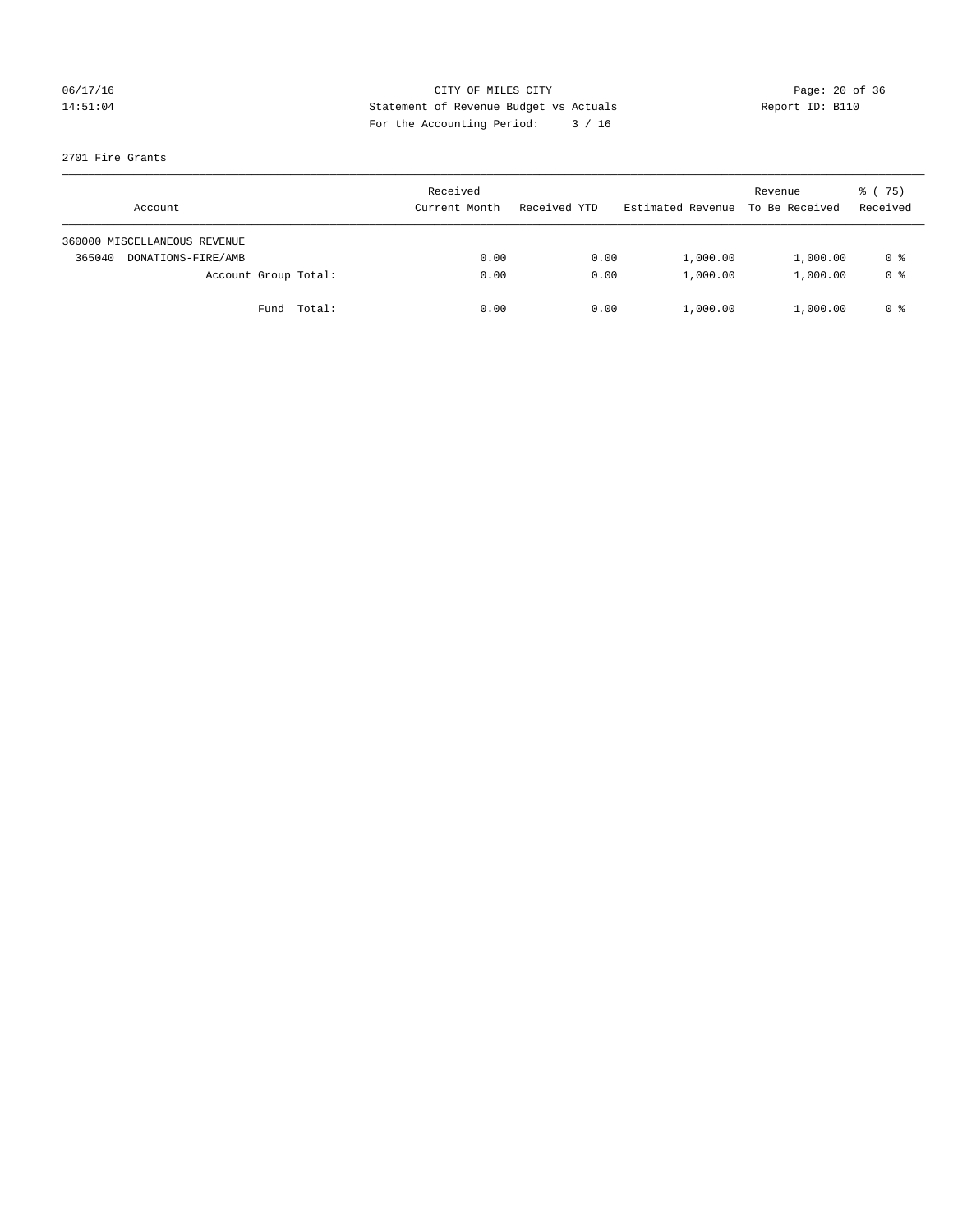## 06/17/16 Page: 21 of 36 14:51:04 Statement of Revenue Budget vs Actuals Report ID: B110 For the Accounting Period: 3 / 16

2820 GAS TAX

| Account                              | Received<br>Current Month | Received YTD | Estimated Revenue | Revenue<br>To Be Received | 8 (75)<br>Received |
|--------------------------------------|---------------------------|--------------|-------------------|---------------------------|--------------------|
| 330000 INTERGOVERNMENTAL REVENUES    |                           |              |                   |                           |                    |
| Gasoline Tax Apportionment<br>335040 | 15,054.52                 | 135,490.68   | 180,654.00        | 45,163.32                 | 75 %               |
| Account Group Total:                 | 15,054.52                 | 135,490.68   | 180,654.00        | 45, 163, 32               | 75 %               |
| Fund Total:                          | 15,054.52                 | 135,490.68   | 180,654.00        | 45,163.32                 | 75 %               |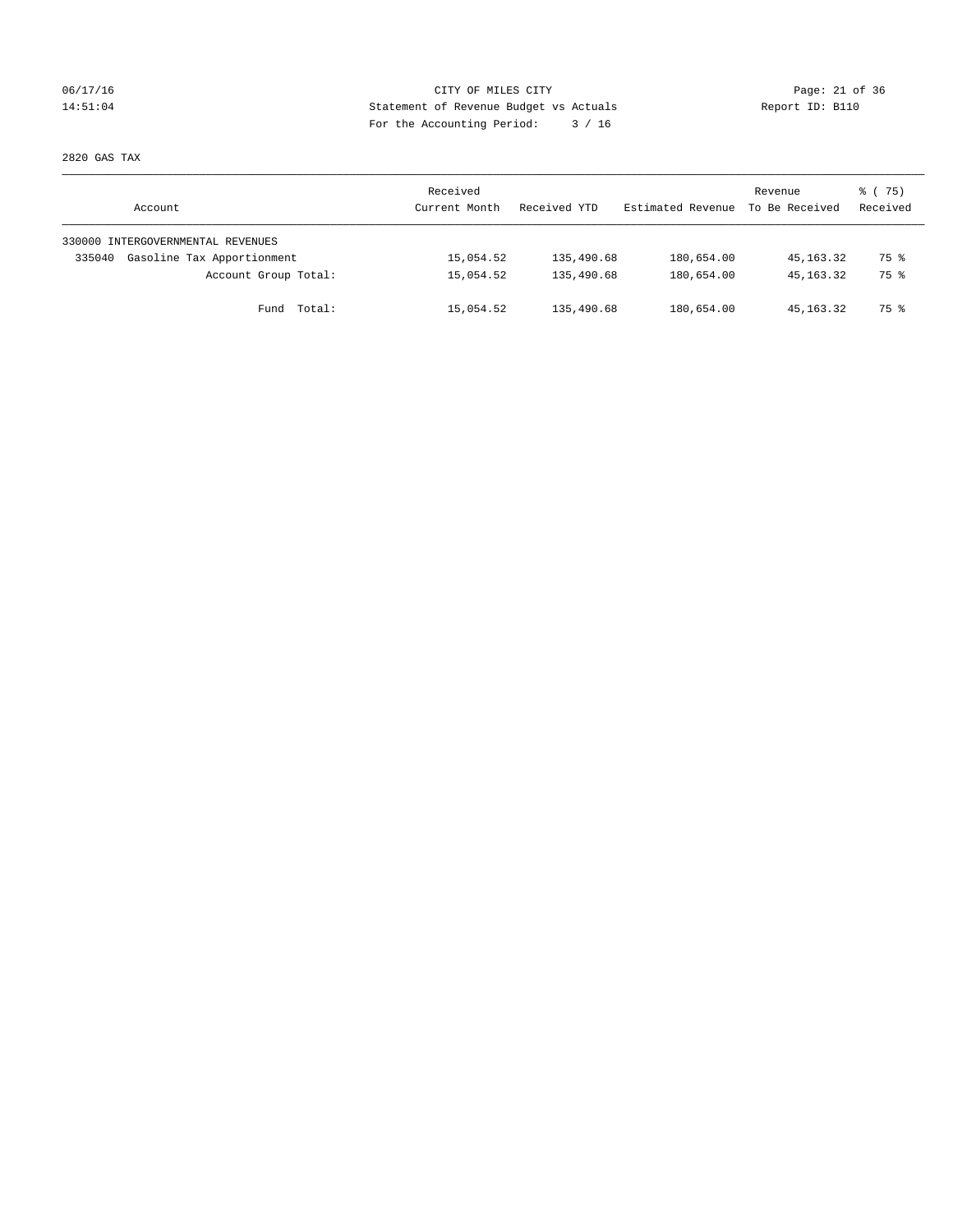# 06/17/16 Page: 22 of 36 14:51:04 Statement of Revenue Budget vs Actuals Report ID: B110 For the Accounting Period: 3 / 16

2850 911 EMERGENCY

|        | Account                           |        | Received<br>Current Month | Received YTD | Estimated Revenue | Revenue<br>To Be Received | % (75)<br>Received |
|--------|-----------------------------------|--------|---------------------------|--------------|-------------------|---------------------------|--------------------|
|        | 330000 INTERGOVERNMENTAL REVENUES |        |                           |              |                   |                           |                    |
| 335080 | Basic 911 Funds                   |        | 0.00                      | 48,026.87    | 63,000.00         | 14,973.13                 | 76 %               |
| 335081 | Enhanced 911 Funds                |        | 0.00                      | 48,026.87    | 63,000.00         | 14,973.13                 | 76 %               |
| 335082 | 911 - WIRELESS FUNDS              |        | 0.00                      | 80,011.57    | 75,000.00         | $-5,011.57$               | $107$ %            |
|        | Account Group Total:              |        | 0.00                      | 176,065.31   | 201,000.00        | 24,934.69                 | 88 %               |
|        | 370000 INVESTMENT EARNINGS        |        |                           |              |                   |                           |                    |
| 371010 | Investment Earnings               |        | 0.00                      | 0.00         | 200.00            | 200.00                    | 0 <sup>8</sup>     |
|        | Account Group Total:              |        | 0.00                      | 0.00         | 200.00            | 200.00                    | 0 <sup>8</sup>     |
|        | Fund                              | Total: | 0.00                      | 176,065.31   | 201,200.00        | 25, 134, 69               | 88 %               |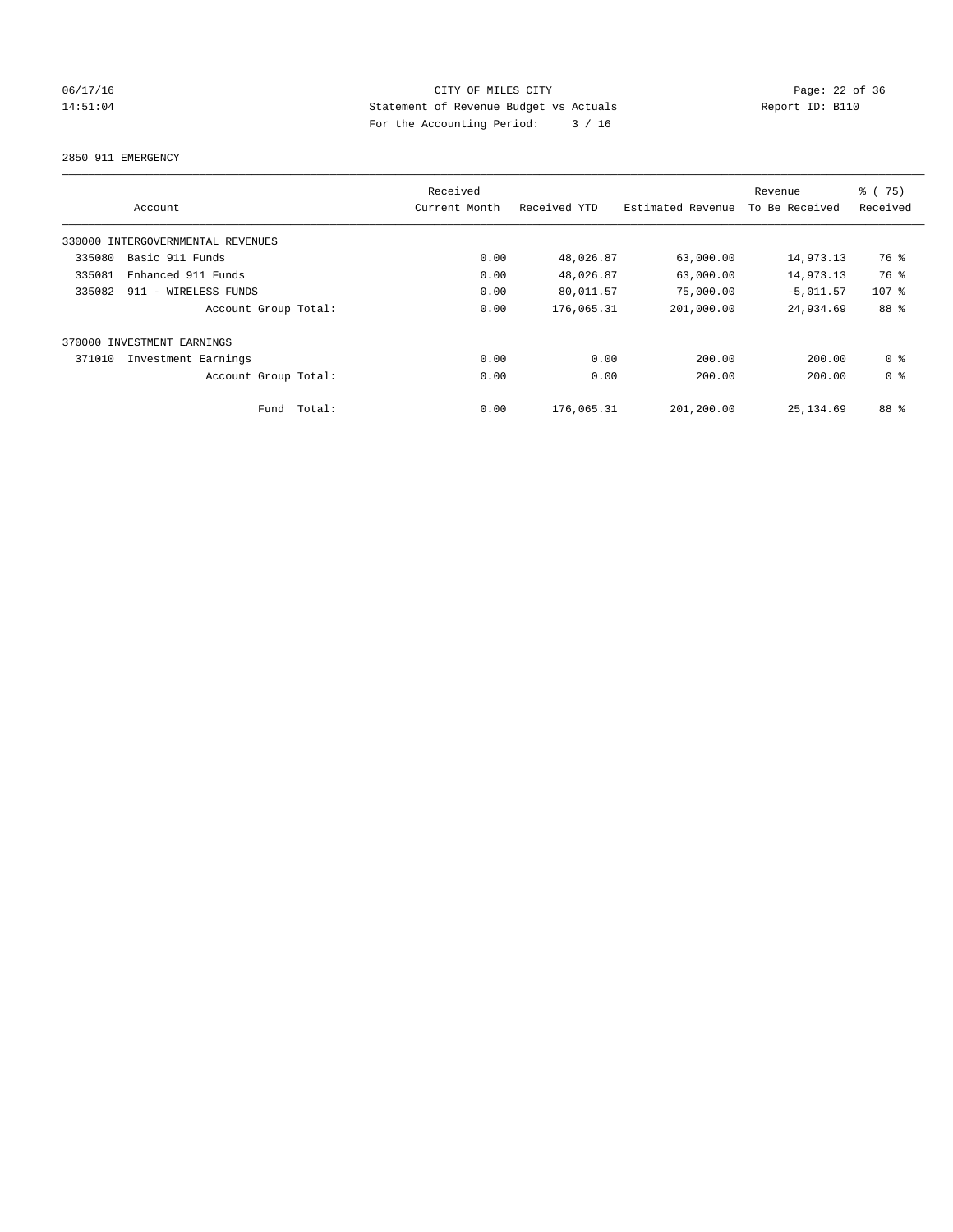# 06/17/16 Page: 23 of 36 14:51:04 Statement of Revenue Budget vs Actuals Report ID: B110 For the Accounting Period: 3 / 16

2880 LIBRARY GRANTS

|        | Account                           | Received<br>Current Month | Received YTD | Estimated Revenue | Revenue<br>To Be Received | % (75)<br>Received |
|--------|-----------------------------------|---------------------------|--------------|-------------------|---------------------------|--------------------|
|        | 330000 INTERGOVERNMENTAL REVENUES |                           |              |                   |                           |                    |
| 334100 | Library - State Aid               | 0.00                      | 5,398.69     | 5,399.00          | 0.31                      | $100*$             |
| 334101 | HB#193-Interlibrary Loan Reimb    | 0.00                      | 0.00         | 5,000.00          | 5,000.00                  | 0 <sup>8</sup>     |
| 334105 | Sagebrush Fed/Coal Sev Tax        | 0.00                      | 4,792.80     | 4,793.00          | 0.20                      | $100*$             |
|        | Account Group Total:              | 0.00                      | 10,191.49    | 15,192.00         | 5,000.51                  | 67 %               |
|        | Total:<br>Fund                    | 0.00                      | 10,191.49    | 15,192.00         | 5,000.51                  | 67 %               |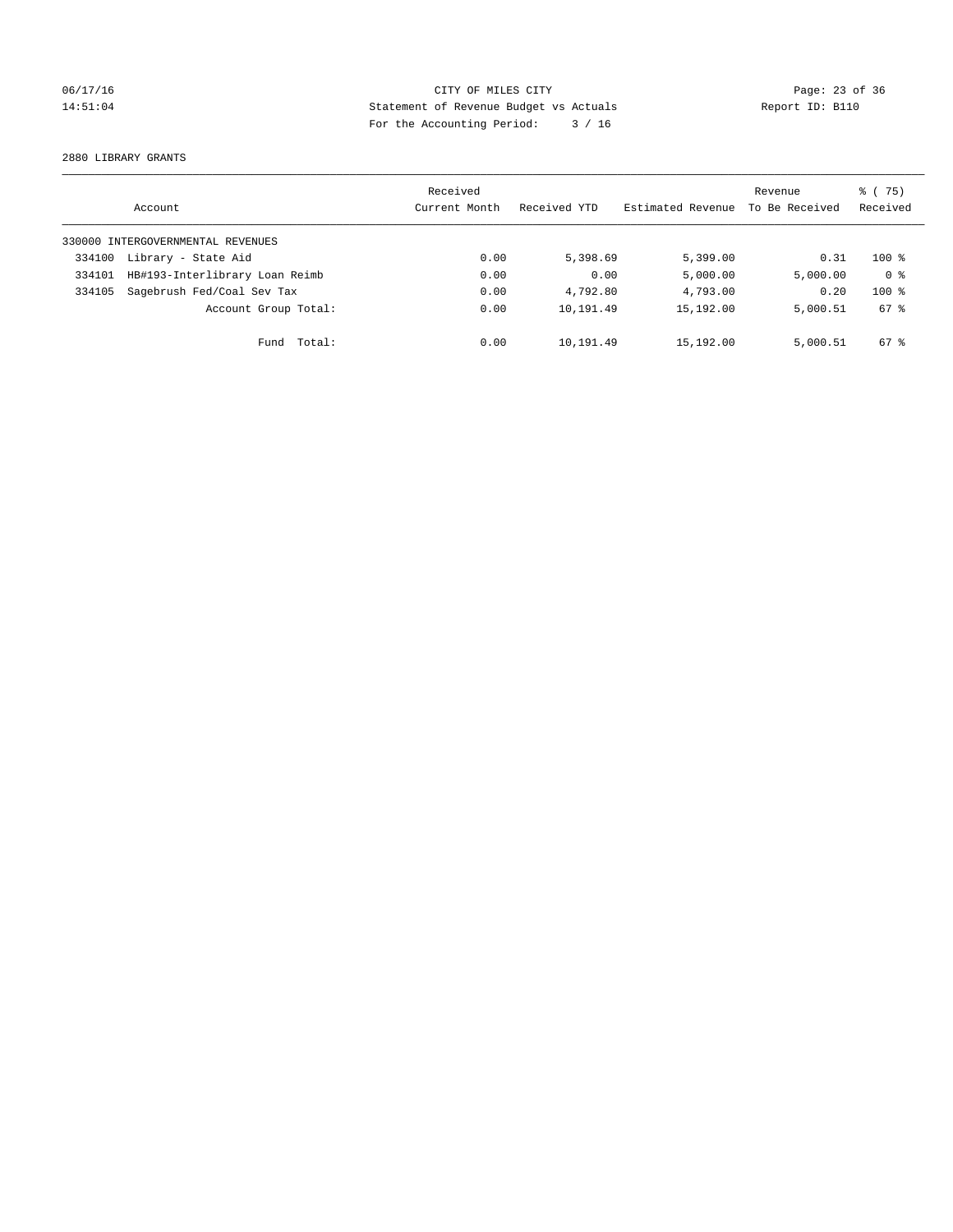# 06/17/16 Page: 24 of 36 14:51:04 Statement of Revenue Budget vs Actuals Report ID: B110 For the Accounting Period: 3 / 16

2935 Historic Preservation

| Account                                | Received<br>Current Month | Received YTD | Estimated Revenue | Revenue<br>To Be Received | % (75)<br>Received |
|----------------------------------------|---------------------------|--------------|-------------------|---------------------------|--------------------|
| 330000 INTERGOVERNMENTAL REVENUES      |                           |              |                   |                           |                    |
| 334000<br>State Grants                 | 0.00                      | 2,750.00     | 5,500.00          | 2,750.00                  | $50*$              |
| Account Group Total:                   | 0.00                      | 2,750.00     | 5,500.00          | 2,750.00                  | $50*$              |
| 340000 Charges for Services            |                           |              |                   |                           |                    |
| 346080<br>Preservation Service Fees    | 0.00                      | 0.00         | 1,200.00          | 1,200.00                  | 0 <sup>8</sup>     |
| Account Group Total:                   | 0.00                      | 0.00         | 1,200.00          | 1,200.00                  | 0 <sup>8</sup>     |
| 360000 MISCELLANEOUS REVENUE           |                           |              |                   |                           |                    |
| 365000<br>Contributions and Donations  | 100.00                    | 1,100.00     | 1,000.00          | $-100.00$                 | $110*$             |
| Account Group Total:                   | 100.00                    | 1,100.00     | 1,000.00          | $-100.00$                 | $110*$             |
| 380000 OTHER FINANCING SOURCES         |                           |              |                   |                           |                    |
| 383000<br>Interfund Operating Transfer | 0.00                      | 3,457.00     | 52,863.00         | 49,406.00                 | 7 %                |
| Account Group Total:                   | 0.00                      | 3,457.00     | 52,863.00         | 49,406.00                 | 7 %                |
| Fund Total:                            | 100.00                    | 7,307.00     | 60,563.00         | 53,256.00                 | $12*$              |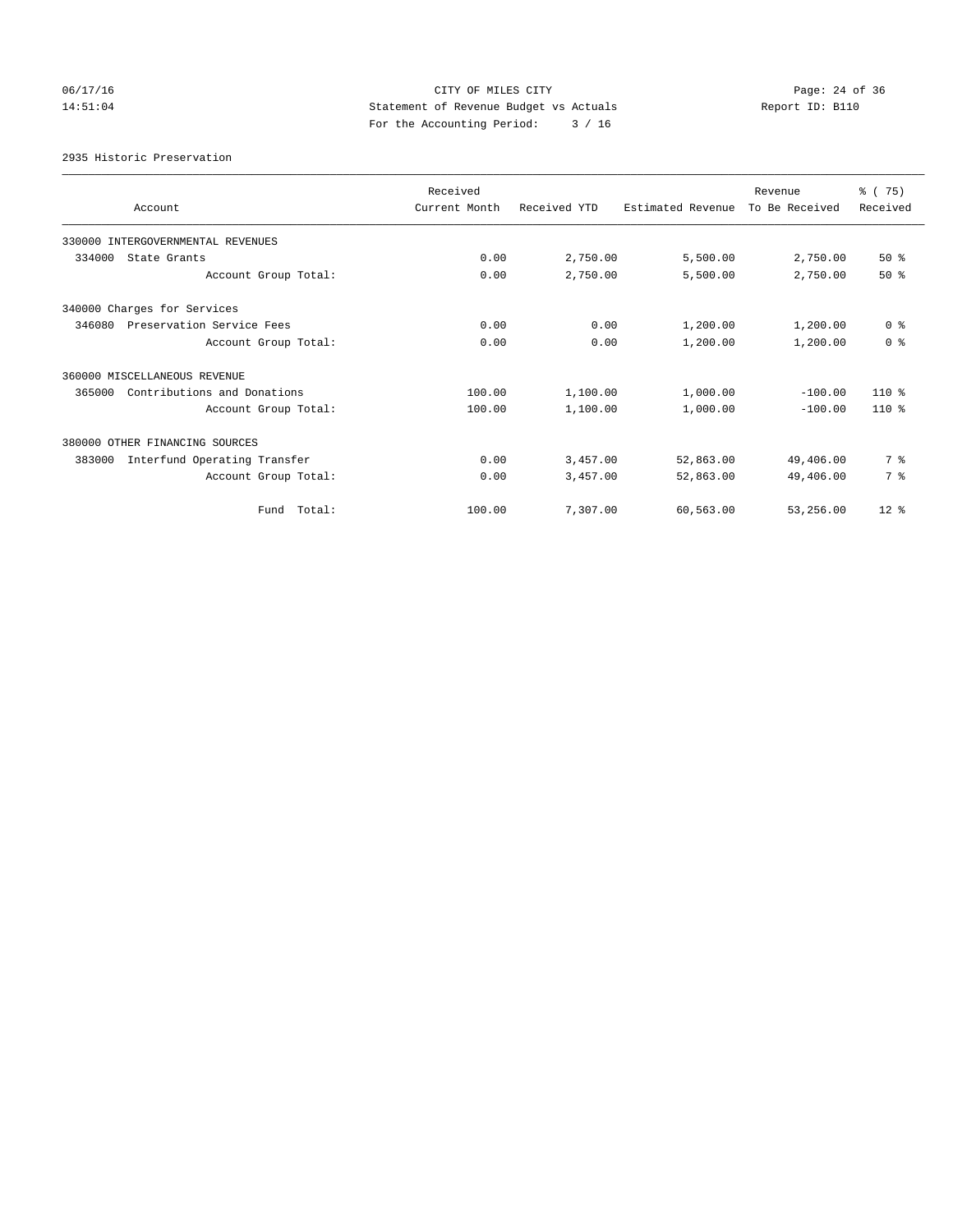## 06/17/16 Page: 25 of 36 14:51:04 Statement of Revenue Budget vs Actuals Report ID: B110 For the Accounting Period: 3 / 16

### 2985 RETIRED SENIOR VOLUNTEER PROG (RSVP)

|                                   | Received      |              |                   | Revenue        | $\frac{6}{6}$ (75) |
|-----------------------------------|---------------|--------------|-------------------|----------------|--------------------|
| Account                           | Current Month | Received YTD | Estimated Revenue | To Be Received | Received           |
| 330000 INTERGOVERNMENTAL REVENUES |               |              |                   |                |                    |
| 331165<br>RSVP FEDERAL GRANTS     | 0.00          | 12,679.18    | 17,432.00         | 4,752.82       | 73 %               |
| RSVP-Fallon/Custer<br>331166      | 5,334.37      | 39,673.72    | 55,325.00         | 15,651.28      | 72 %               |
| Account Group Total:              | 5,334.37      | 52,352.90    | 72,757.00         | 20,404.10      | 72 %               |
| 360000 MISCELLANEOUS REVENUE      |               |              |                   |                |                    |
| 362020<br>MISC REVENUE            | 1,100.00      | 9,494.68     | 15,300.00         | 5,805.32       | 62 %               |
| Account Group Total:              | 1,100.00      | 9,494.68     | 15,300.00         | 5,805.32       | 62 %               |
| Total:<br>Fund                    | 6,434.37      | 61,847.58    | 88,057.00         | 26, 209. 42    | 70 %               |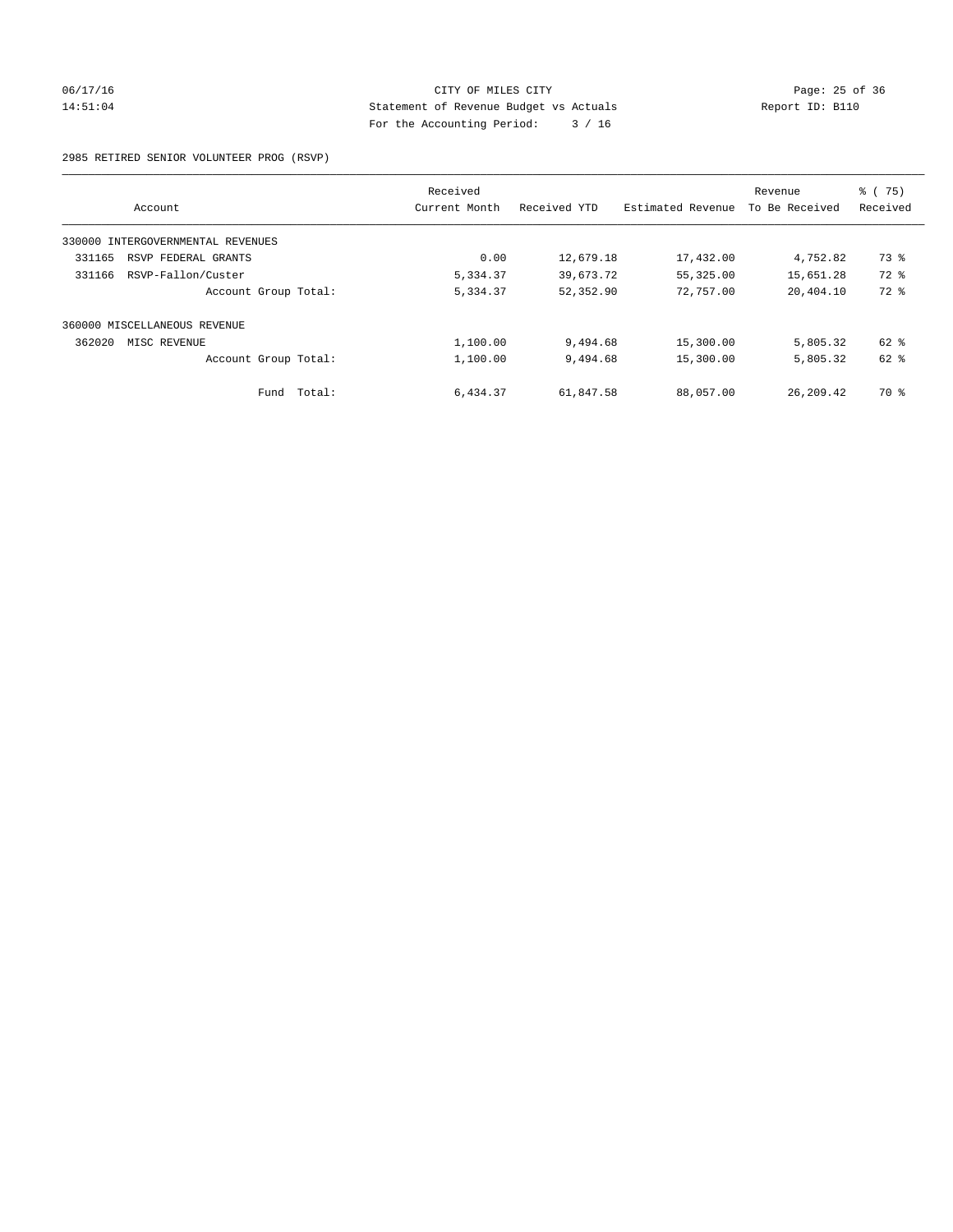# 06/17/16 Page: 26 of 36 14:51:04 Statement of Revenue Budget vs Actuals Report ID: B110 For the Accounting Period: 3 / 16

### 3400 SID REVOLVING FUND

| Account                                | Received<br>Current Month | Received YTD | Estimated Revenue | Revenue<br>To Be Received | 8 (75)<br>Received |
|----------------------------------------|---------------------------|--------------|-------------------|---------------------------|--------------------|
| 380000 OTHER FINANCING SOURCES         |                           |              |                   |                           |                    |
| Interfund Operating Transfer<br>383000 | 0.00                      | 0.00         | 2,843.00          | 2,843.00                  | 0 %                |
| Account Group Total:                   | 0.00                      | 0.00         | 2,843.00          | 2,843.00                  | 0 <sup>8</sup>     |
| Fund Total:                            | 0.00                      | 0.00         | 2,843.00          | 2,843.00                  | 0 %                |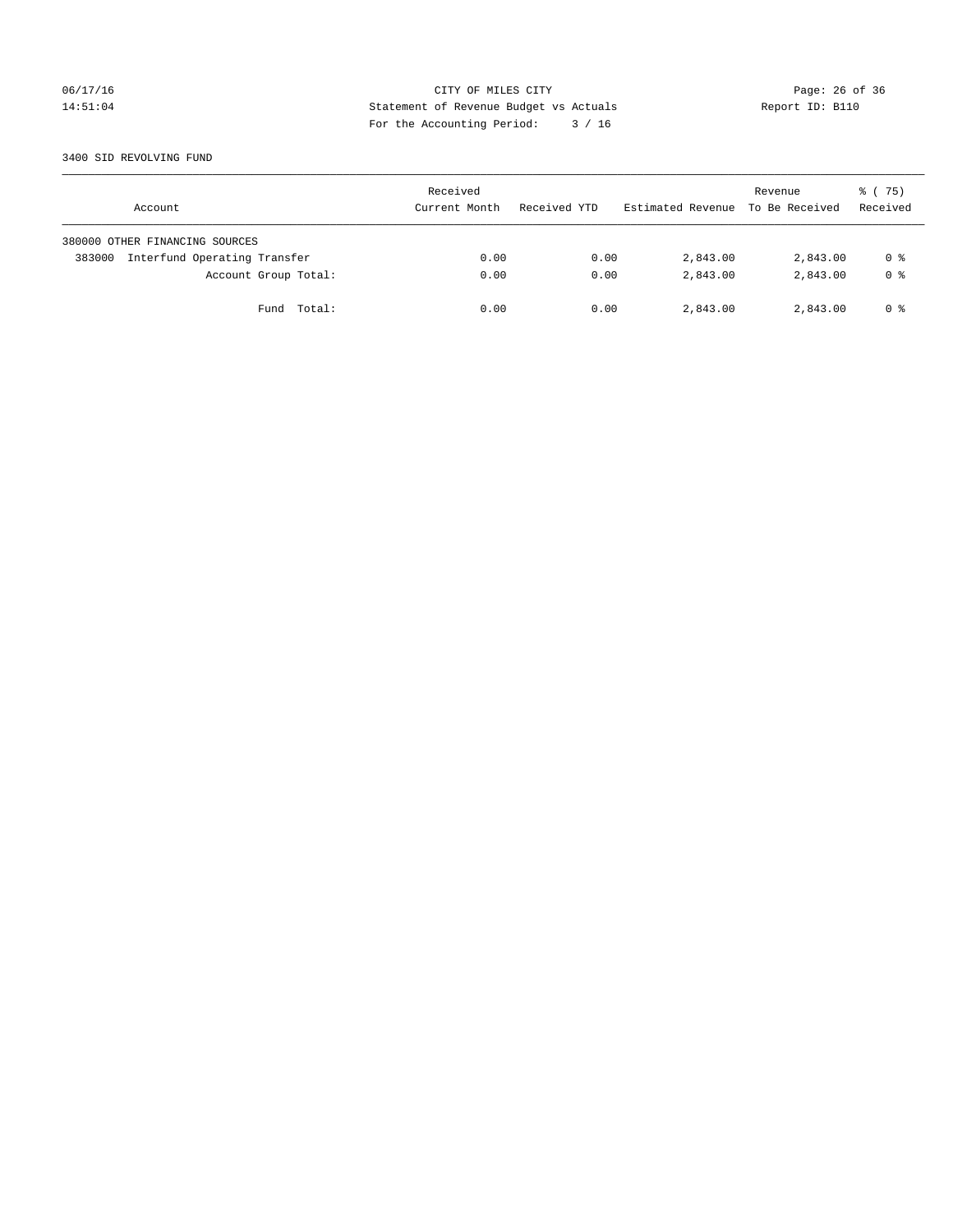# 06/17/16 Page: 27 of 36 14:51:04 Statement of Revenue Budget vs Actuals Report ID: B110 For the Accounting Period: 3 / 16

3670 SID 211

| Account                                           | Received<br>Current Month | Received YTD | Estimated Revenue | Revenue<br>To Be Received | 8 (75)<br>Received |
|---------------------------------------------------|---------------------------|--------------|-------------------|---------------------------|--------------------|
| 360000 MISCELLANEOUS REVENUE                      |                           |              |                   |                           |                    |
| Bond Principal and Interest Assessments<br>363020 | 0.00                      | 2,641.97     | 5,650.00          | 3,008.03                  | $47*$              |
| Account Group Total:                              | 0.00                      | 2,641.97     | 5,650.00          | 3,008.03                  | $47*$              |
| Fund Total:                                       | 0.00                      | 2,641.97     | 5,650.00          | 3,008.03                  | 47 %               |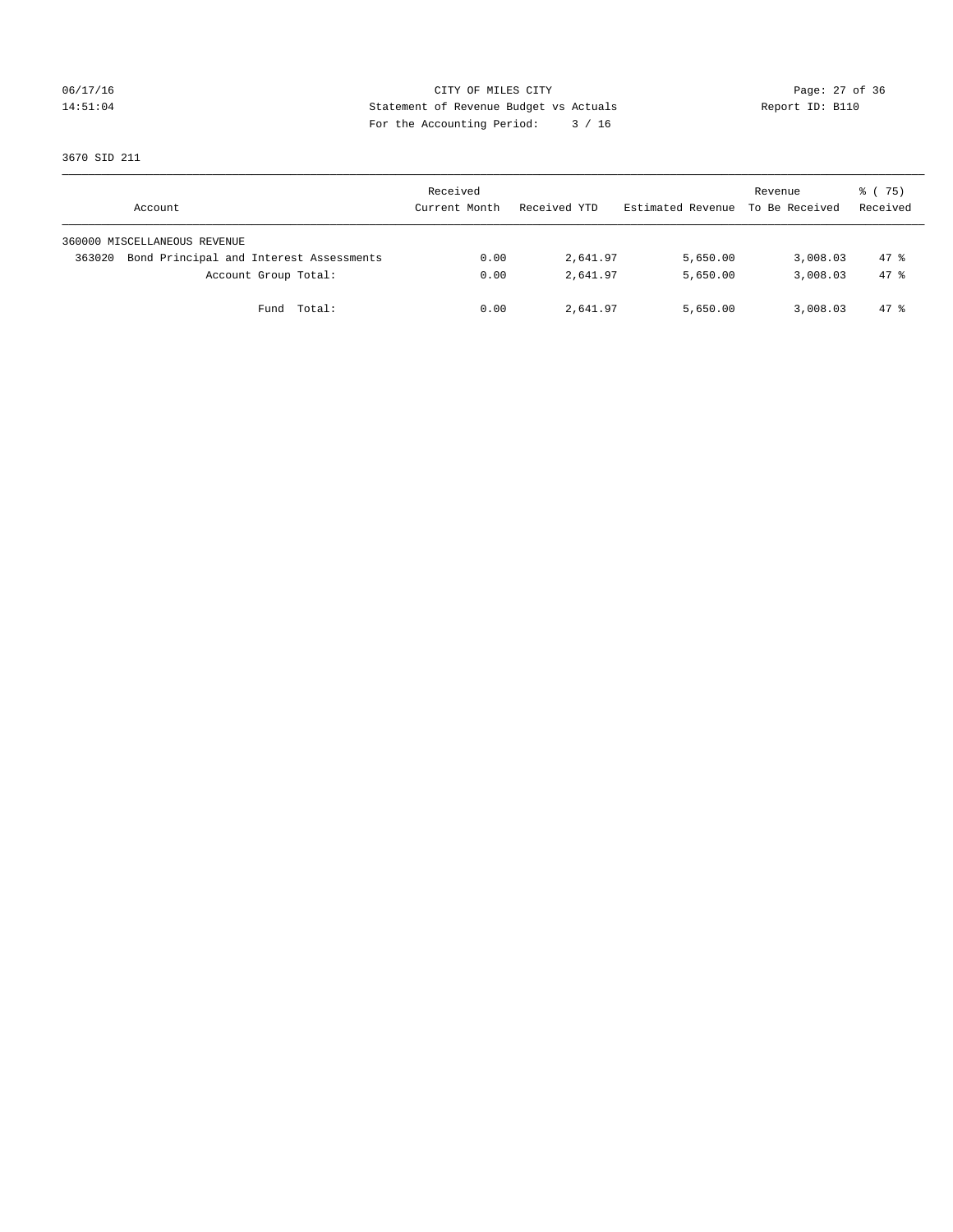# 06/17/16 Page: 28 of 36 14:51:04 Statement of Revenue Budget vs Actuals Report ID: B110 For the Accounting Period: 3 / 16

# 4020 SID#211- Capital Improv. Arrowhead Lane (Dist #204)

| Account                       | Received<br>Current Month | Received YTD | Estimated Revenue | Revenue<br>To Be Received | 8 (75)<br>Received |
|-------------------------------|---------------------------|--------------|-------------------|---------------------------|--------------------|
| 360000 MISCELLANEOUS REVENUE  |                           |              |                   |                           |                    |
| Special Assessments<br>363000 | 0.00                      | 0.00         | 4,657.00          | 4,657.00                  | 0 %                |
| Account Group Total:          | 0.00                      | 0.00         | 4,657.00          | 4,657.00                  | 0 %                |
| Fund Total:                   | 0.00                      | 0.00         | 4,657.00          | 4,657.00                  | 0 %                |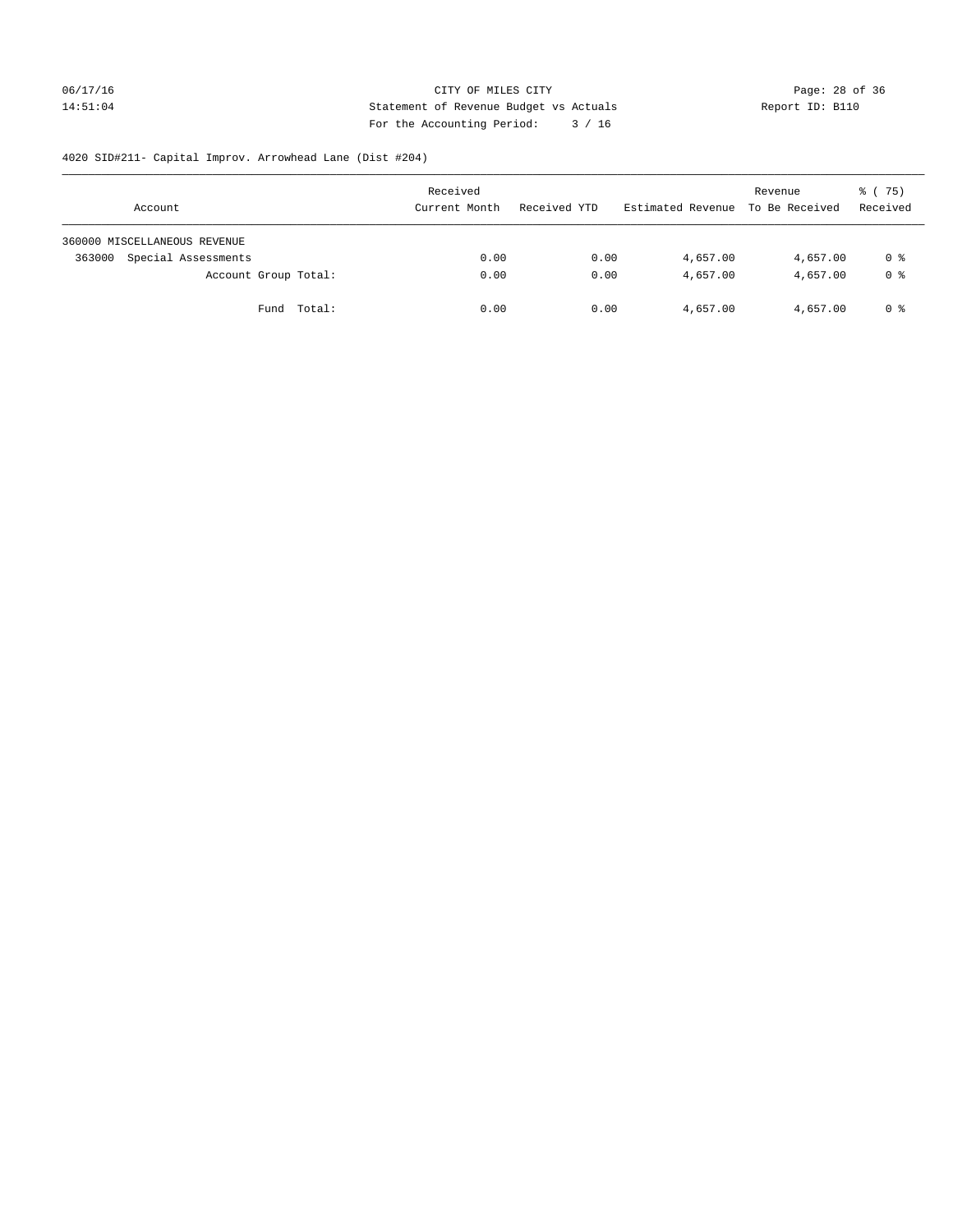## 06/17/16 Page: 29 of 36 14:51:04 Statement of Revenue Budget vs Actuals Report ID: B110 For the Accounting Period: 3 / 16

## 4050 Ambulance Capital Improvement Fund

| Account                                | Received<br>Current Month | Received YTD | Estimated Revenue | Revenue<br>To Be Received | 8 (75)<br>Received |
|----------------------------------------|---------------------------|--------------|-------------------|---------------------------|--------------------|
| 380000 OTHER FINANCING SOURCES         |                           |              |                   |                           |                    |
| Interfund Operating Transfer<br>383000 | 0.00                      | 13,779.06    | 13,779.06         | 0.00                      | $100*$             |
| Account Group Total:                   | 0.00                      | 13,779.06    | 13,779.06         | 0.00                      | $100*$             |
| Fund Total:                            | 0.00                      | 13,779.06    | 13,779.06         | 0.00                      | $100*$             |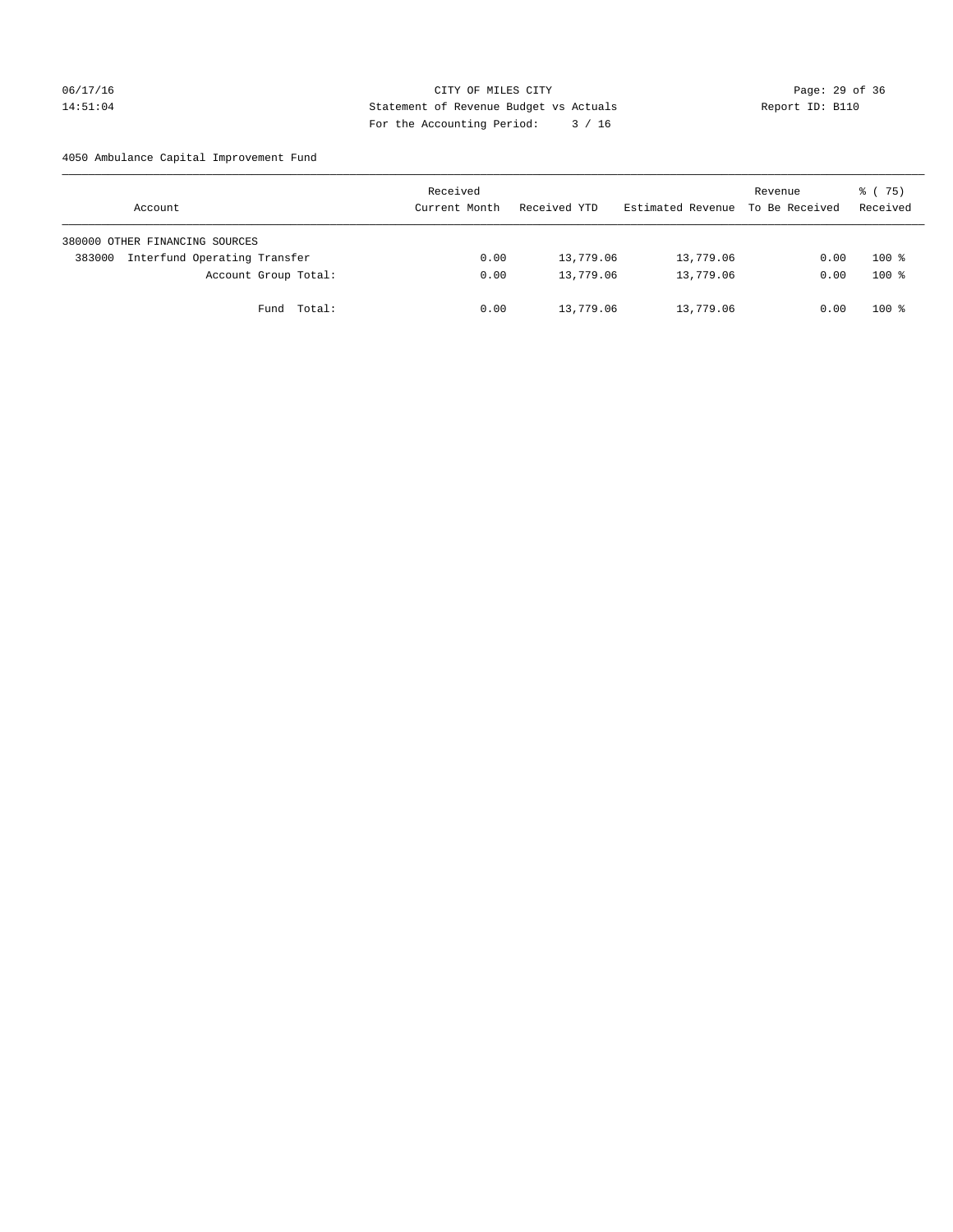## 06/17/16 Page: 30 of 36 14:51:04 Statement of Revenue Budget vs Actuals Report ID: B110 For the Accounting Period: 3 / 16

4056 Airport- Capital Improvement Plan

| Account                     | Received<br>Current Month | Received YTD | Estimated Revenue | Revenue<br>To Be Received | 8 (75)<br>Received |
|-----------------------------|---------------------------|--------------|-------------------|---------------------------|--------------------|
| 340000 Charges for Services |                           |              |                   |                           |                    |
| Building Rentals<br>343065  | 1,957.41                  | 74,136.51    | 0.00              | $-74, 136.51$             | $***$ %            |
| Account Group Total:        | 1,957.41                  | 74,136.51    | 0.00              | $-74.136.51$              | $***$ %            |
| Fund Total:                 | 1,957.41                  | 74,136.51    | 0.00              | $-74.136.51$              | ** *               |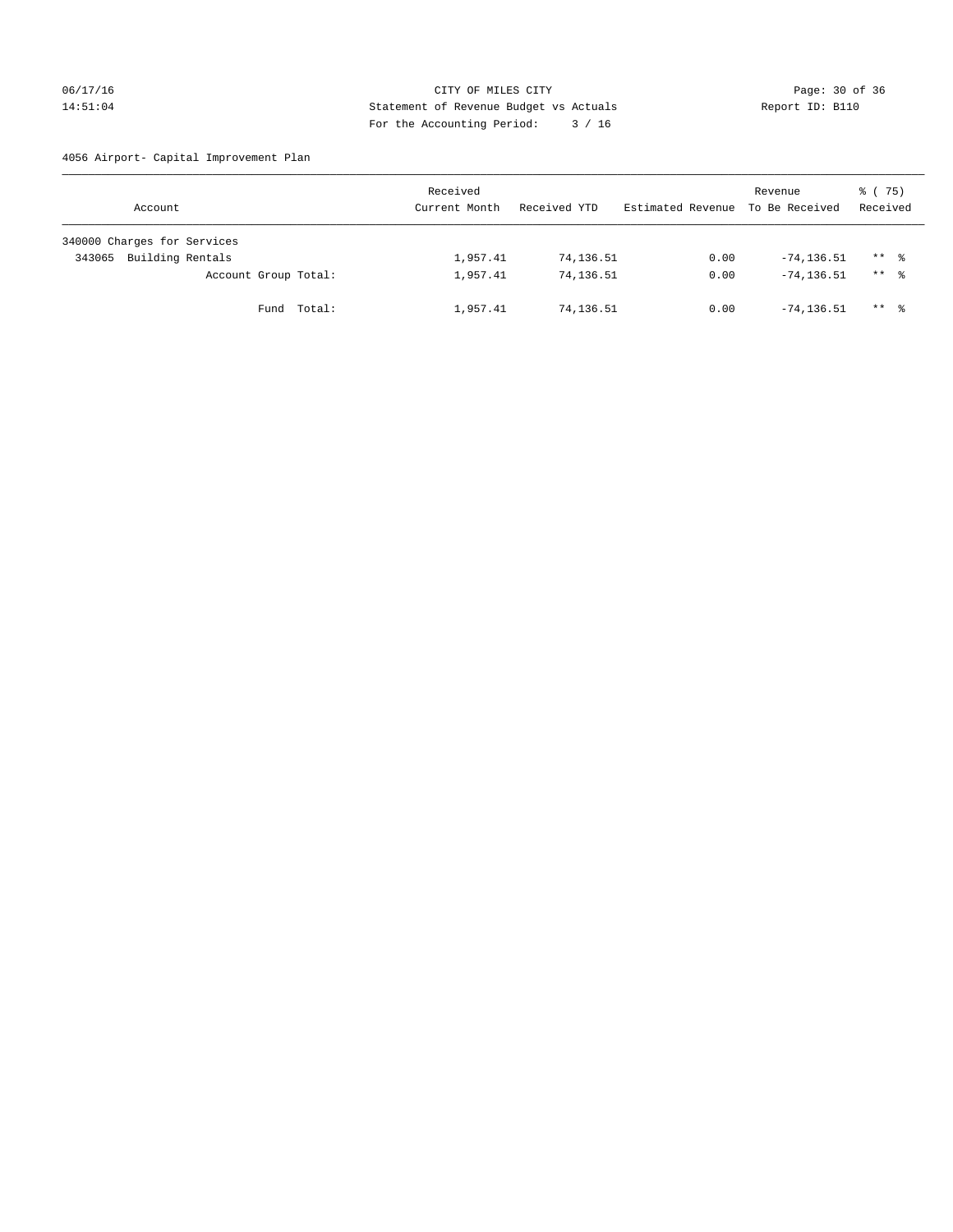06/17/16 Page: 31 of 36 14:51:04 Statement of Revenue Budget vs Actuals Report ID: B110 For the Accounting Period: 3 / 16

4060 CAPITAL IMPROV-PUBLIC WORKS

|        |                                    | Received      |              |                   | Revenue        | % (75)                  |
|--------|------------------------------------|---------------|--------------|-------------------|----------------|-------------------------|
|        | Account                            | Current Month | Received YTD | Estimated Revenue | To Be Received | Received                |
|        | 320000 LICENSES AND PERMITS        |               |              |                   |                |                         |
| 323040 | Other Miscellaneous Permits        | 50.00         | 2,700.00     | 3,000.00          | 300.00         | $90*$                   |
|        | Account Group Total:               | 50.00         | 2,700.00     | 3,000.00          | 300.00         | $90*$                   |
|        | 340000 Charges for Services        |               |              |                   |                |                         |
| 343014 | Street Cleaning                    | 0.00          | 0.00         | 8,490.00          | 8,490.00       | 0 <sup>8</sup>          |
| 343016 | Prkg Vio/Off Str-Impnd Fees        | 110.00        | 2,959.00     | 500.00            | $-2,459.00$    | $592$ $%$               |
| 343018 | Sale of Street & Roadway Materials | 0.00          | 0.00         | 1,000.00          | 1,000.00       | 0 <sup>8</sup>          |
|        | Account Group Total:               | 110.00        | 2,959.00     | 9,990.00          | 7,031.00       | $30*$                   |
|        | 360000 MISCELLANEOUS REVENUE       |               |              |                   |                |                         |
| 367000 | Sale of Junk or Salvage            | 0.00          | 7,170.00     | 0.00              | $-7.170.00$    | $***$ $=$ $\frac{6}{5}$ |
|        | Account Group Total:               | 0.00          | 7,170.00     | 0.00              | $-7, 170, 00$  | $***$ $\approx$         |
|        | 380000 OTHER FINANCING SOURCES     |               |              |                   |                |                         |
| 383000 | Interfund Operating Transfer       | 0.00          | 244,000.00   | 244,000.00        | 0.00           | $100*$                  |
|        | Account Group Total:               | 0.00          | 244,000.00   | 244,000.00        | 0.00           | $100*$                  |
|        | Total:<br>Fund                     | 160.00        | 256,829.00   | 256,990.00        | 161.00         | $100*$                  |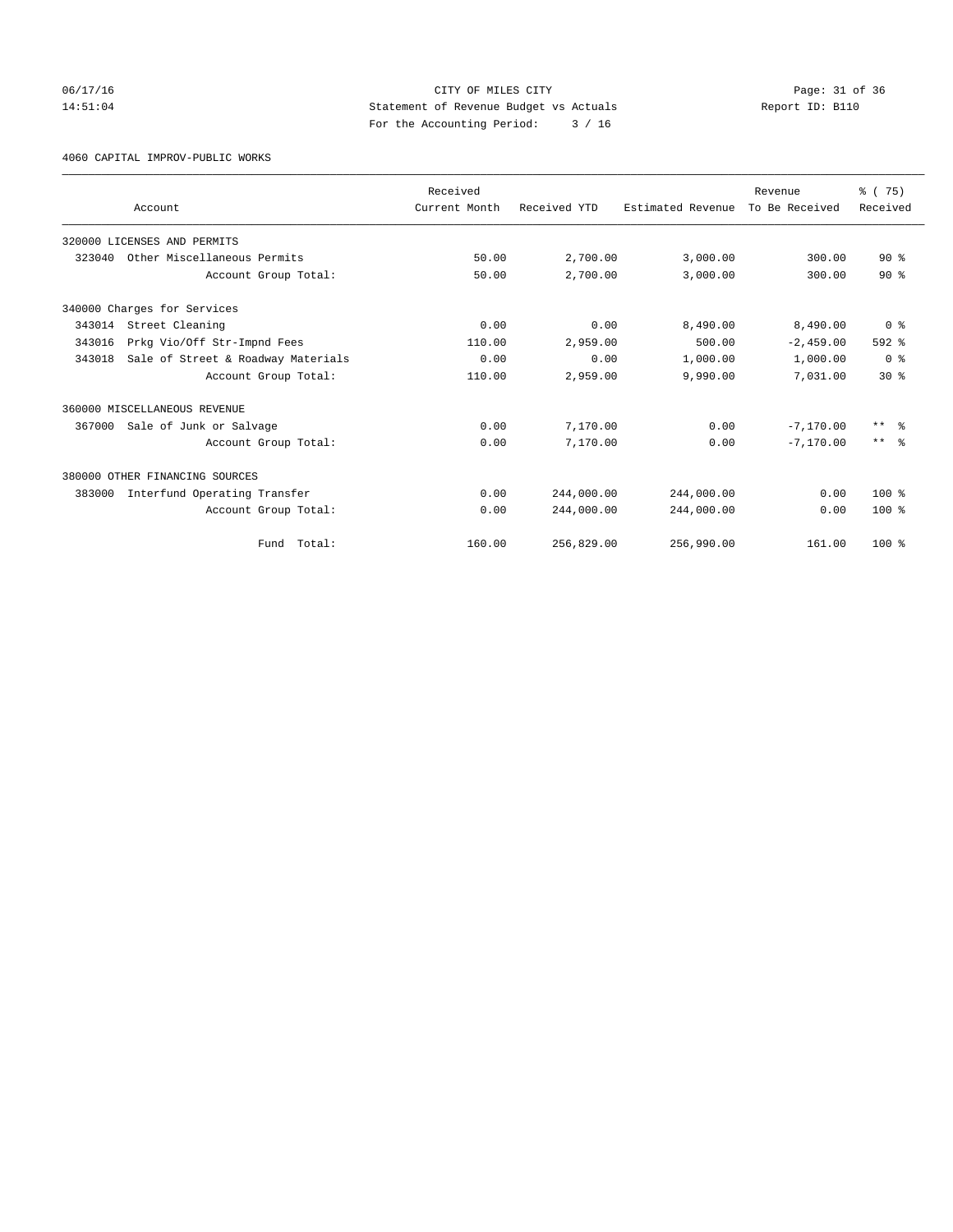# 06/17/16 Page: 32 of 36 14:51:04 Statement of Revenue Budget vs Actuals Report ID: B110 For the Accounting Period: 3 / 16

## 5210 WATER UTILITY

|        |                                      | Received      |              |                   | Revenue           | % (75)          |
|--------|--------------------------------------|---------------|--------------|-------------------|-------------------|-----------------|
|        | Account                              | Current Month | Received YTD | Estimated Revenue | To Be Received    | Received        |
|        | 340000 Charges for Services          |               |              |                   |                   |                 |
| 343021 | Metered Water Sales                  | 127,449.13    | 1,552,706.35 | 1,950.00          | $-1,550,756.35$   | $***$ $%$       |
| 343022 | Unmetered Water Sales/Chrgoffs       | 49.77         | 877.98       | 1,800.00          | 922.02            | $49*$           |
| 343023 | Bulk Water Sales                     | 0.00          | 8,120.82     | 5,000.00          | $-3,120.82$       | $162$ %         |
| 343025 | Hookup Fee                           | 0.00          | 3,000.00     | 10,000.00         | 7,000.00          | $30*$           |
| 343026 | Water Install/Tap Chrgs/Labor        | 240.00        | 3,235.00     | 5,000.00          | 1,765.00          | 65 %            |
| 343027 | Chq for Wtr Dept. Serv               | 735.00        | 6,539.51     | 0.00              | $-6, 539.51$      | $***$ $\approx$ |
| 343029 | Curb Stop Replacement Fee            | 3,583.00      | 32,705.00    | 42,500.00         | 9,795.00          | 77 %            |
| 343039 | Custer Co w/s District (Water Study) | 0.00          | 0.00         | 7,500.00          | 7,500.00          | 0 <sup>8</sup>  |
|        | Account Group Total:                 | 132,056.90    | 1,607,184.66 | 73,750.00         | $-1, 533, 434.66$ | $***$ $%$       |
|        | 360000 MISCELLANEOUS REVENUE         |               |              |                   |                   |                 |
| 362020 | MISC REVENUE                         | 0.00          | 617.64       | 5,000.00          | 4,382.36          | $12*$           |
| 362040 | \$2.00 State Assessment Fee          | 0.00          | 228.00       | 0.00              | $-228.00$         | $***$ $ -$      |
|        | Account Group Total:                 | 0.00          | 845.64       | 5,000.00          | 4,154.36          | $17*$           |
|        | 370000 INVESTMENT EARNINGS           |               |              |                   |                   |                 |
| 371010 | Investment Earnings                  | 0.00          | 0.00         | 5,000.00          | 5.000.00          | 0 <sup>8</sup>  |
|        | Account Group Total:                 | 0.00          | 0.00         | 5,000.00          | 5,000.00          | 0 <sup>8</sup>  |
|        | Fund Total:                          | 132,056.90    | 1,608,030.30 | 83,750.00         | $-1,524,280.30$   | $***$ $%$       |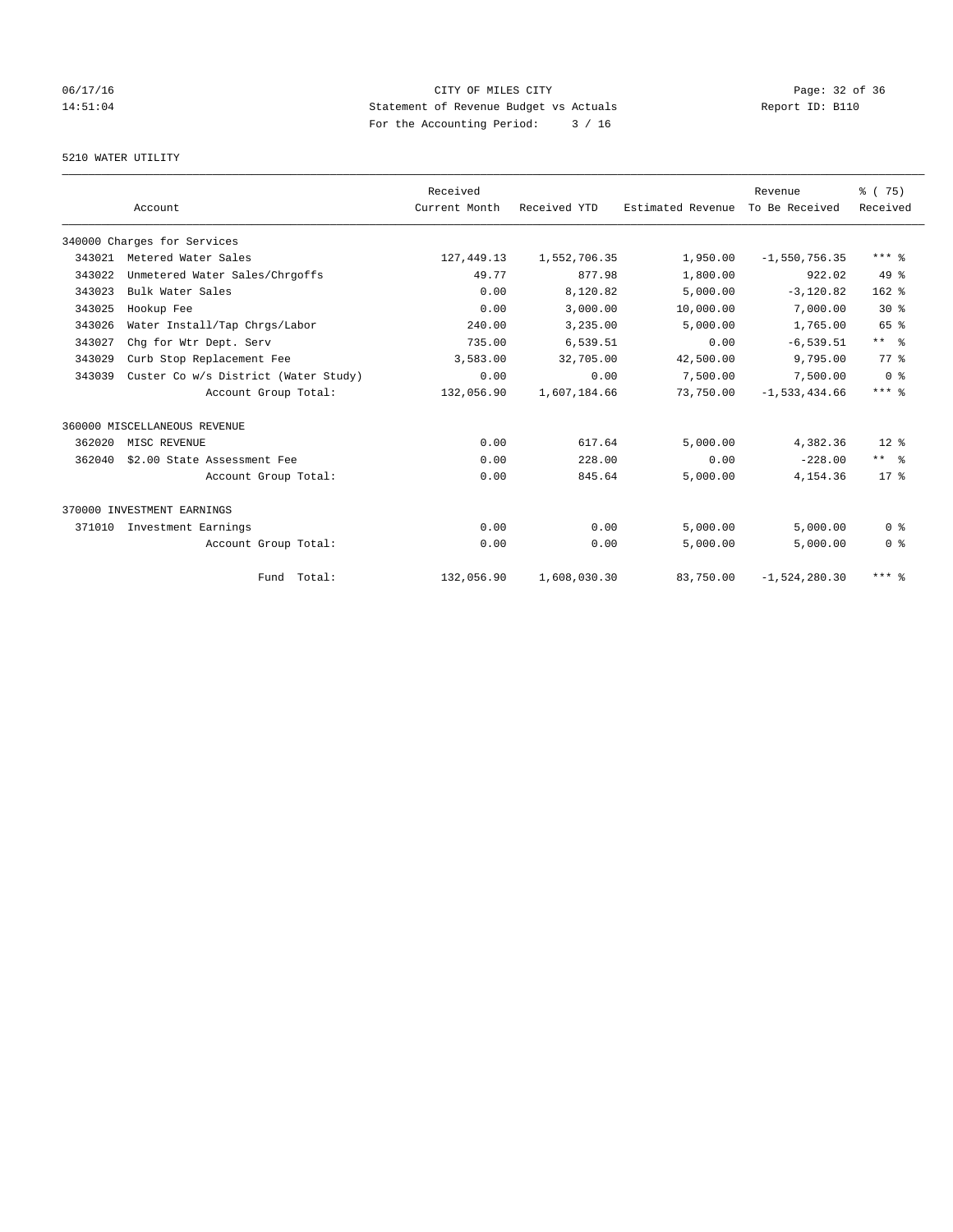06/17/16 Page: 33 of 36 14:51:04 Statement of Revenue Budget vs Actuals Report ID: B110 For the Accounting Period: 3 / 16

## 5310 SEWER UTILITY

|        |                                         | Received      |              |                   | Revenue        | % (75)         |
|--------|-----------------------------------------|---------------|--------------|-------------------|----------------|----------------|
|        | Account                                 | Current Month | Received YTD | Estimated Revenue | To Be Received | Received       |
|        | 330000 INTERGOVERNMENTAL REVENUES       |               |              |                   |                |                |
| 334120 | TSEP Grant                              | 0.00          | 0.00         | 500,000.00        | 500,000.00     | 0 <sup>8</sup> |
| 334121 | DNRC GRANTS                             | 0.00          | 0.00         | 100,000.00        | 100,000.00     | 0 <sup>8</sup> |
| 334122 | Renewable Resource Grant                | 0.00          | 0.00         | 100,000.00        | 100,000.00     | 0 <sup>8</sup> |
|        | Account Group Total:                    | 0.00          | 0.00         | 700,000.00        | 700,000.00     | 0 <sup>8</sup> |
|        | 340000 Charges for Services             |               |              |                   |                |                |
| 343031 | Sewer Service Charges                   | 91,036.30     | 822,596.45   | 1,305,744.00      | 483, 147.55    | 63%            |
| 343032 | Sewer Installation Charges/Chrgoffs     | 49.77         | 877.98       | 1,300.00          | 422.02         | 68 %           |
| 343033 | Hookup Fee                              | 0.00          | 840.00       | 6,000.00          | 5,160.00       | $14*$          |
| 343034 | Treatment Facilities Fees               | 60.00         | 1,990.00     | 1,500.00          | $-490.00$      | $133$ $%$      |
| 343036 | Miscellaneous Sewer Revenue (Labor)     | 0.00          | 918.50       | 4,000.00          | 3,081.50       | $23$ $%$       |
| 343037 | Baker Road Etc.                         | 216.54        | 5,533.74     | 9,500.00          | 3,966.26       | 58 %           |
| 343039 | Custer Co w/s District (Water Study)    | 0.00          | 0.00         | 15,000.00         | 15,000.00      | 0 <sup>8</sup> |
|        | Account Group Total:                    | 91,362.61     | 832,756.67   | 1,343,044.00      | 510,287.33     | $62$ $%$       |
|        | 360000 MISCELLANEOUS REVENUE            |               |              |                   |                |                |
| 361010 | Land Rental                             | 0.00          | 0.00         | 2,576.00          | 2,576.00       | 0 <sup>8</sup> |
| 362020 | MISC REVENUE                            | 0.00          | 2,430.00     | 3,000.00          | 570.00         | $81$ %         |
|        | Account Group Total:                    | 0.00          | 2,430.00     | 5,576.00          | 3,146.00       | 44 %           |
|        | 370000 INVESTMENT EARNINGS              |               |              |                   |                |                |
|        | 371010 Investment Earnings              | 0.00          | 0.00         | 1,000.00          | 1,000.00       | 0 <sup>8</sup> |
|        | Account Group Total:                    | 0.00          | 0.00         | 1,000.00          | 1,000.00       | 0 %            |
|        | 380000 OTHER FINANCING SOURCES          |               |              |                   |                |                |
|        | 381070 Proceeds/Loans/Intercap 016-2015 | 0.00          | 0.00         | 6,000,000.00      | 6,000,000.00   | 0 <sup>8</sup> |
|        | Account Group Total:                    | 0.00          | 0.00         | 6,000,000.00      | 6,000,000.00   | 0 <sup>8</sup> |
|        | Total:<br>Fund                          | 91,362.61     | 835, 186.67  | 8,049,620.00      | 7, 214, 433.33 | $10*$          |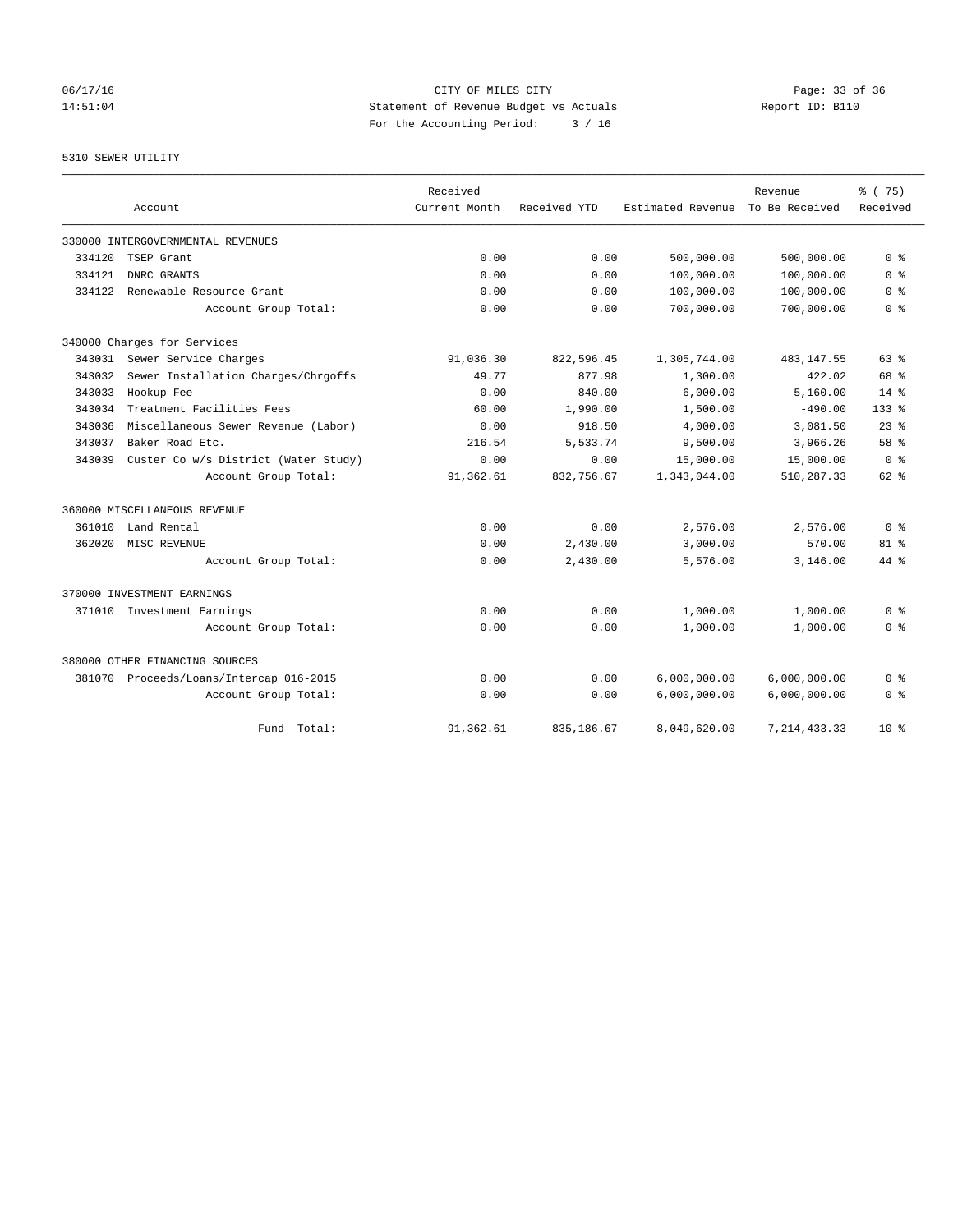# 06/17/16 Page: 34 of 36 14:51:04 Statement of Revenue Budget vs Actuals Report ID: B110 For the Accounting Period: 3 / 16

5510 AMBULANCE FUND

|              |                                        | Received      |              |                   | Revenue        | % (75)          |
|--------------|----------------------------------------|---------------|--------------|-------------------|----------------|-----------------|
|              | Account                                | Current Month | Received YTD | Estimated Revenue | To Be Received | Received        |
| 310000 TAXES |                                        |               |              |                   |                |                 |
| 311010       | Real Property Taxes                    | 49.33         | 4,880.56     | 8,366.00          | 3,485.44       | 58 %            |
| 311020       | Personal Property Taxes                | 0.84          | 20.74        | 273.00            | 252.26         | 8 %             |
| 312000       | Penalty & Interest on Delinquent Taxes | 0.70          | 12.18        | 30.00             | 17.82          | $41*$           |
|              | Account Group Total:                   | 50.87         | 4,913.48     | 8,669.00          | 3,755.52       | 57%             |
|              | 330000 INTERGOVERNMENTAL REVENUES      |               |              |                   |                |                 |
| 331040       | Medicaid Supplemental Program-State    | 0.00          | 0.00         | 6,398.00          | 6,398.00       | 0 <sup>8</sup>  |
|              | Account Group Total:                   | 0.00          | 0.00         | 6.398.00          | 6,398.00       | 0 <sup>8</sup>  |
|              | 340000 Charges for Services            |               |              |                   |                |                 |
| 341075       | Serv/Cnty-Interlocal Agmt              | 0.00          | 2,600.00     | 31,000.00         | 28,400.00      | 8 %             |
| 342026       | Ambulance Charges                      | 62, 331.21    | 574,046.52   | 830,204.00        | 256, 157.48    | 69 %            |
| 342027       | Ambulance Standby                      | 0.00          | 1,350.00     | 5,000.00          | 3,650.00       | $27$ $%$        |
|              | Account Group Total:                   | 62,331.21     | 577,996.52   | 866,204.00        | 288, 207.48    | 67 <sup>8</sup> |
|              | 360000 MISCELLANEOUS REVENUE           |               |              |                   |                |                 |
| 362020       | MISC REVENUE                           | 0.00          | 4.34         | 0.00              | $-4.34$        | $***$ $\approx$ |
| 366010       | Misc- From Charge off Accts            | 362.16        | 1,285.36     | 2,500.00          | 1,214.64       | $51$ $%$        |
|              | Account Group Total:                   | 362.16        | 1,289.70     | 2,500.00          | 1,210.30       | $52$ $%$        |
|              | Fund Total:                            | 62,744.24     | 584,199.70   | 883,771.00        | 299,571.30     | 66 %            |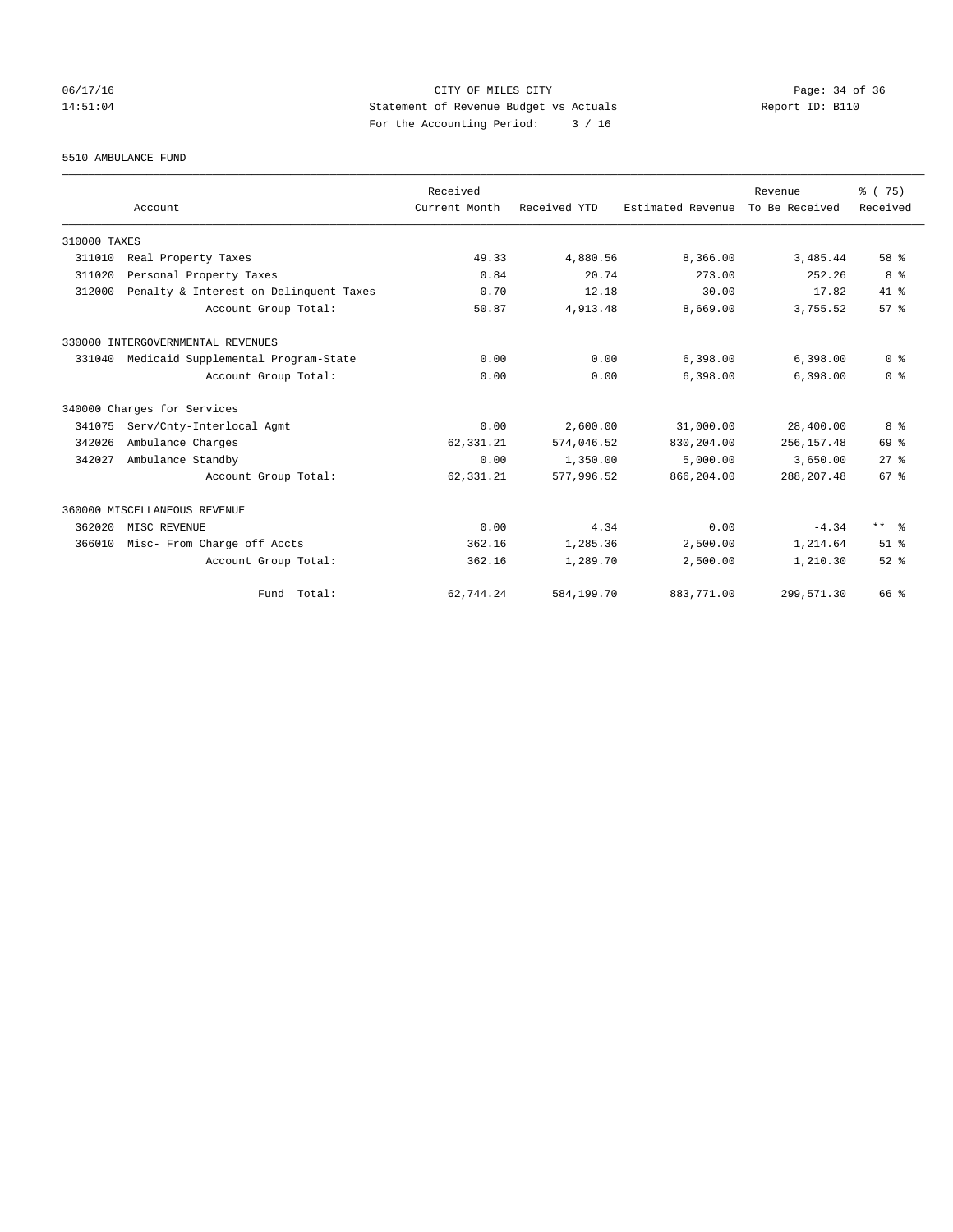# 06/17/16 Page: 35 of 36 14:51:04 Statement of Revenue Budget vs Actuals Report ID: B110 For the Accounting Period: 3 / 16

5610 AIRPORT OPERATING

|              |                                        | Received      |                 |                                  | Revenue        | % (75)          |
|--------------|----------------------------------------|---------------|-----------------|----------------------------------|----------------|-----------------|
|              | Account                                | Current Month | Received YTD    | Estimated Revenue To Be Received |                | Received        |
| 310000 TAXES |                                        |               |                 |                                  |                |                 |
| 311010       | Real Property Taxes                    | 73.99         | 7,320.36        | 12,550.00                        | 5,229.64       | 58 %            |
| 311020       | Personal Property Taxes                | 1.26          | 31.10           | 399.00                           | 367.90         | 8 %             |
| 312000       | Penalty & Interest on Delinquent Taxes | 1.06          | 18.32           | 40.00                            | 21.68          | $46*$           |
|              | Account Group Total:                   | 76.31         | 7,369.78        | 12,989.00                        | 5,619.22       | 57%             |
|              | 330000 INTERGOVERNMENTAL REVENUES      |               |                 |                                  |                |                 |
| 331129       | Federal Aeronautics Admin Grant        | 12,233.76     | 3,537,823.52    | 3,172,296.00                     | $-365, 527.52$ | $112*$          |
| 334032       | Aero Grant 016-2015                    | 0.00          | 81,407.00       | 81,407.00                        | 0.00           | $100$ %         |
| 334060       | Coal Impact Grant-016-2015             | 0.00          | 0.00            | 166,118.00                       | 166,118.00     | 0 <sup>8</sup>  |
|              | Account Group Total:                   | 12,233.76     | 3,619,230.52    | 3,419,821.00                     | $-199, 409.52$ | $106$ %         |
|              | 340000 Charges for Services            |               |                 |                                  |                |                 |
| 341075       | Serv/Cnty-Interlocal Agmt              | 0.00          | 0.00            | 26,528.00                        | 26,528.00      | 0 <sup>8</sup>  |
| 343018       | Sale of Street & Roadway Materials     | 0.00          | 0.00            | 40,000.00                        | 40,000.00      | 0 <sup>8</sup>  |
| 343061       | Landing Fees                           | 194.25        | 1,802.36        | 2,500.00                         | 697.64         | $72*$           |
| 343062       | Aviation Fuel                          | 15,580.90     | 334,712.83      | 390,000.00                       | 55, 287.17     | 86 %            |
| 343064       | Hangar Rent                            | 4,446.18      | 44, 415. 47     | 62,733.00                        | 18, 317.53     | $71*$           |
| 343065       | Building Rentals                       | 1,099.89      | $-23, 474.53$   | 12,526.00                        | 36,000.53      | $***$ $%$       |
| 343067       | Other - Miscellaneous                  | 0.00          | 2,000.00        | 0.00                             | $-2,000.00$    | $***$ $ -$      |
|              | Account Group Total:                   | 21, 321. 22   | 359, 456.13     | 534,287.00                       | 174,830.87     | 67 <sup>8</sup> |
|              | 360000 MISCELLANEOUS REVENUE           |               |                 |                                  |                |                 |
| 361010       | Land Rental                            | 2,000.01      | 17,642.03       | 26,784.00                        | 9,141.97       | 66 %            |
| 362020       | MISC REVENUE                           | 0.00          | 151.78          | 600.00                           | 448.22         | $25$ $%$        |
|              | Account Group Total:                   | 2,000.01      | 17,793.81       | 27,384.00                        | 9,590.19       | 65 %            |
|              | 370000 INVESTMENT EARNINGS             |               |                 |                                  |                |                 |
|              | 371010 Investment Earnings             | 0.00          | 0.00            | 156.00                           | 156.00         | 0 <sup>8</sup>  |
|              | Account Group Total:                   | 0.00          | 0.00            | 156.00                           | 156.00         | 0 <sup>8</sup>  |
|              | 380000 OTHER FINANCING SOURCES         |               |                 |                                  |                |                 |
|              | 381071 MT Aero Loan 016-2015           | 0.00          | 169,530.00      | 43,222.00                        | $-126, 308.00$ | $392$ $%$       |
|              | Account Group Total:                   | 0.00          | 169,530.00      | 43,222.00                        | $-126, 308.00$ | $392$ $%$       |
|              | Fund Total:                            | 35,631.30     | 4, 173, 380. 24 | 4,037,859.00                     | $-135, 521.24$ | 103 %           |